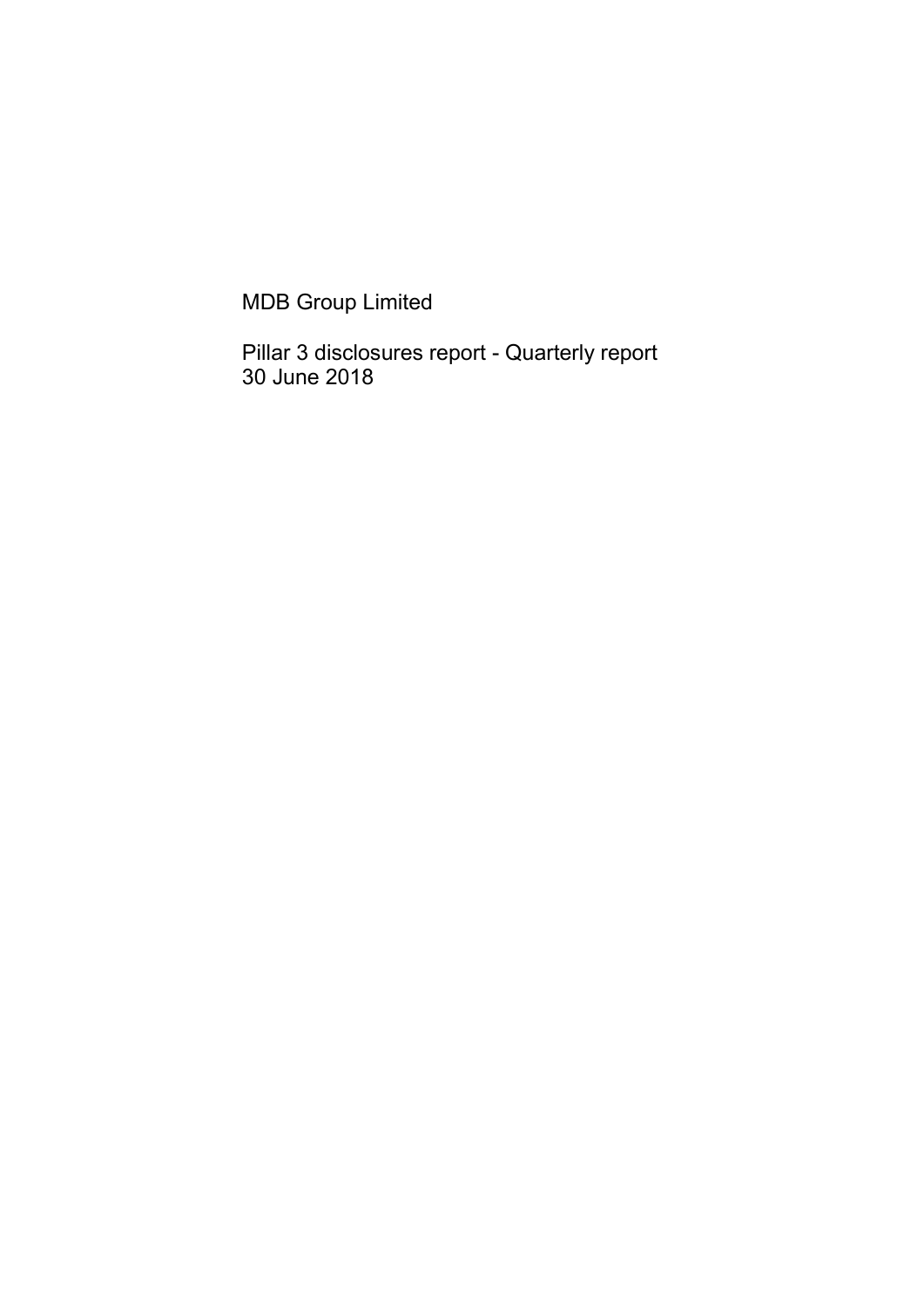**Contents** 

| <b>INTRODUCTION</b><br>1                                                                                                                                                                 | 3                               |
|------------------------------------------------------------------------------------------------------------------------------------------------------------------------------------------|---------------------------------|
| <b>OWN FUNDS</b><br>$\mathbf{2}$                                                                                                                                                         | 4                               |
| 2.1<br><b>Total available capital</b><br><b>Common Equity Tier 1 capital - composition</b><br>2.1.1<br>2.1.2 Common Equity Tier 1 capital – terms and conditions<br>2.1.3 Tier 2 capital | $\boldsymbol{4}$<br>4<br>4<br>5 |
| Own funds - other disclosures<br>$2.2^{\circ}$<br><b>Composition of Own Funds</b><br>2.2.1                                                                                               | 5<br>6                          |
| <b>CAPITAL REQUIREMENTS</b><br>3                                                                                                                                                         | 13                              |
| <b>LIQUIDITY</b><br>4                                                                                                                                                                    | 15                              |
| <b>ASSET ENCUMBRANCE</b><br>5                                                                                                                                                            | 15                              |
| <b>LEVERAGE</b><br>6                                                                                                                                                                     | 17                              |
| <b>DISCLOSURE REFERENCES</b><br>7                                                                                                                                                        | 19                              |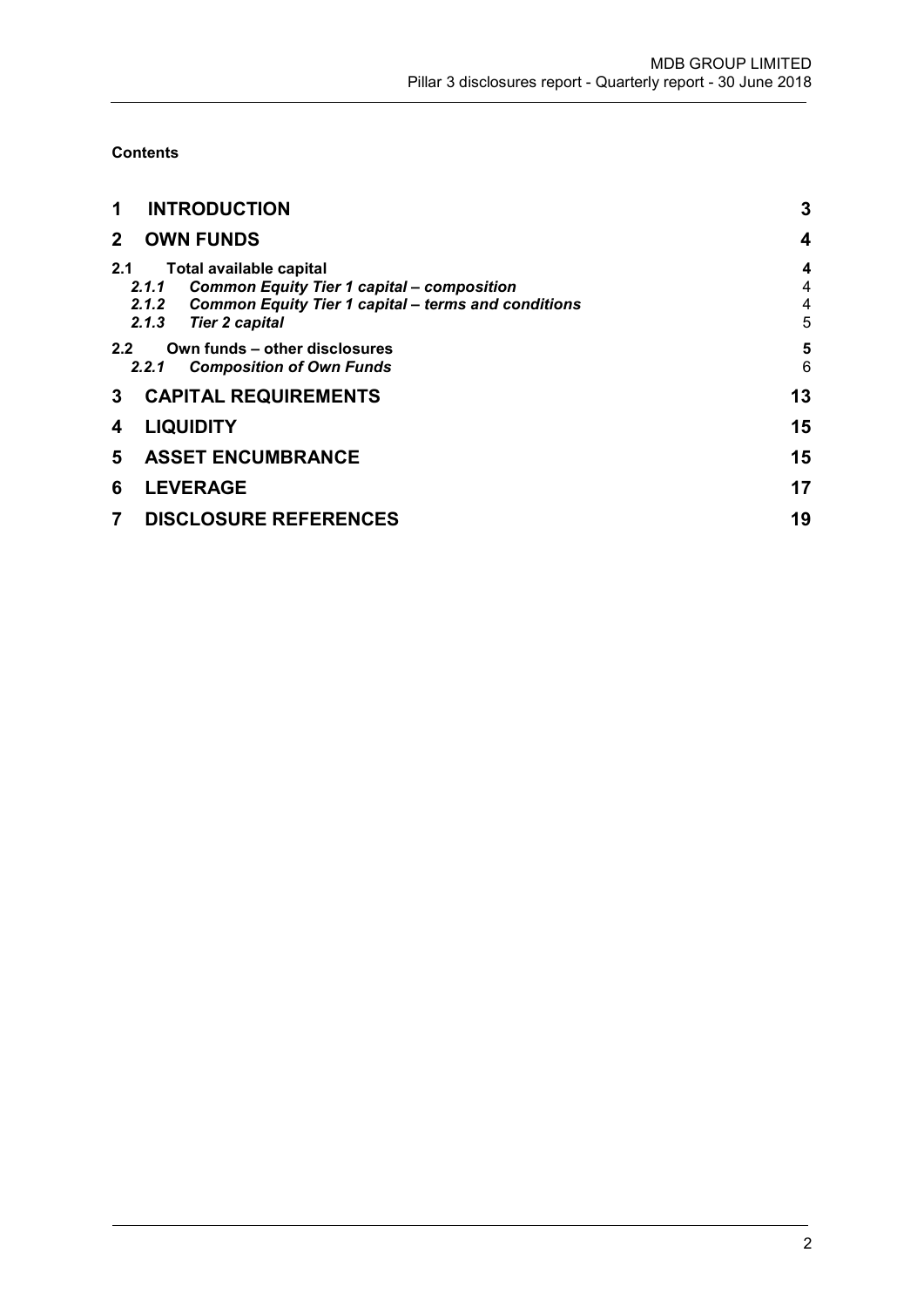# 1 Introduction

These Additional Regulatory Disclosures (the "Disclosures") have been prepared in accordance with the requirements of Part Eight of the EU Regulation 575/2013 (Capital Requirements Regulation – "CRR") and the Malta Financial Services Authority ("MFSA") Banking Rule ("BR") 07, "Publication of Annual Report and Audited Financial Statements of Credit Institutions Authorised under the Maltese Banking Act (Cap. 371)".

Following an overall frequency assessment of all Pillar 3 disclosures, this quarterly Pillar 3 disclosures report provides principally an update to the risk weighted asset-related Pillar 3 disclosures which have a quarterly frequency assigned also in line with the recommendations provided by the European Banking Authority ("EBA") in its "Final Report on the Guidelines on Disclosure Requirements under Part Eight of Regulation (EU) No 575/2013" ("EBA Guideline", EBA/GL/2016/11, version 2\*).

These disclosures are in respect of MDB Group Limited (the "Regulatory Parent" or "MDB Holding"), formerly MeDirect Group Limited, and its subsidiaries, together referred to as the "Group", which is supervised on a fully consolidated basis by the European Central Bank ("ECB"). The subsidiaries forming part of the Group include MeDirect Bank (Malta) plc ("MeDirect Malta"), that is the parent company of MeDirect Bank SA ("MeDirect Belgium"). MeDirect Belgium carries out all of the Group's activities in Belgium.

MDB Holding's subsidiary, MeDirect Malta has been authorised to waive their its requirement to comply with Part Eight of the CRR on an individual basis, in terms of Article 6 (3) of the CRR. On the other hand MeDirect Belgium is exempt from full disclosure requirements laid down in Part Eight of the CRR, however being a significant subsidiary of an EU parent institution, it is subject to limited disclosure requirements in terms of Article 13 of the CRR on an annual basis.

Consistent with the banking regulations, these disclosures are not subject to external audit. These disclosures have been appropriately verified internally by the Group's management.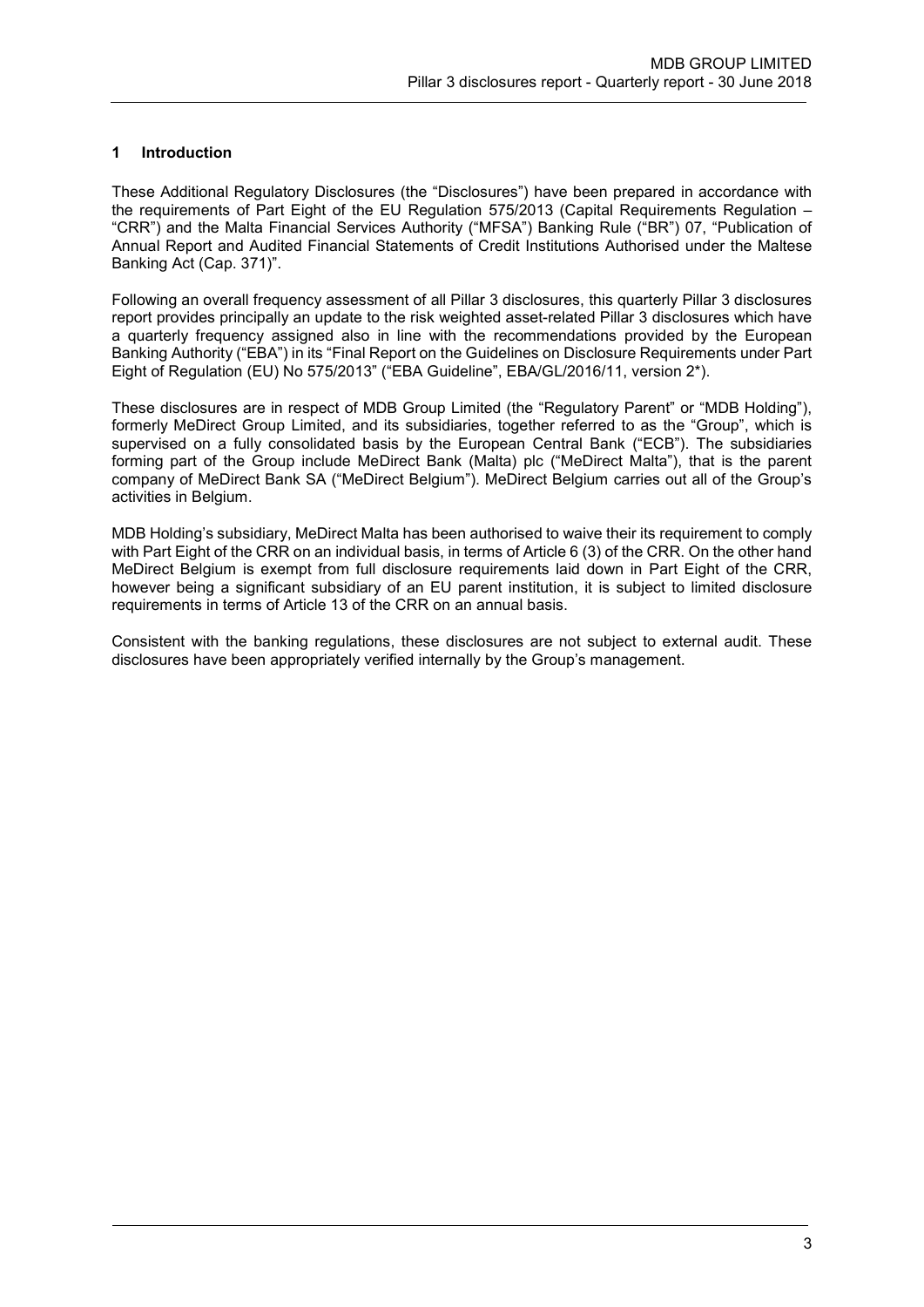# 2 Own funds

## 2.1 Total available capital

The Group adopts the appropriate processes to ensure that the minimum regulatory requirements are met at all times, through the assessment of its capital resources and requirements given current financial projections. The Group has a strong track record of robust capital ratios and is confident that it will be positioned to maintain its overall capital strength.

For regulatory purposes, the Group's capital base is divided in two main categories, namely Common Equity Tier 1 ("CET1") capital and Tier 2 capital.

# 2.1.1 Common Equity Tier 1 capital – composition

Common Equity Tier 1 capital includes:

- ordinary share capital;
- share premium:
- shareholders' contribution;
- retained earnings;
- reserve for general banking risks;
- fair value reserve; and
- other regulatory adjustments relating to items that are included in equity but are treated differently for capital adequacy purposes including deductions relating to reserve for depositor compensation scheme and the carrying amounts of investments in subsidiaries that are not included in the regulatory consolidation and certain other regulatory items.

### 2.1.2 Common Equity Tier 1 capital – terms and conditions

- i. Ordinary share capital includes equity instruments which fall under the definition of Article 28(1) of the CRR, Common Equity Tier 1 instruments. The holders of 'A' ordinary shares are entitled to receive dividends as declared from time to time and are entitled to one vote per share at meetings of MDB Holding. 'B' ordinary shareholders are not entitled to vote or to receive any dividends distributed.
- ii. Share premium reserve is made up of premium paid by shareholders in excess of the nominal value of the 'A' ordinary shares. This reserve can only be applied in the paying up of unissued shares to be issued to members of MDB Group as fully paid bonus shares.
- iii. Shareholders' contributions ("Contributions") are amounts granted by the shareholders to MDB Group whereby MDB Group has no obligation to bear any servicing cost or transfer any economic benefits of any kind to the contributor or any other person in return and has no obligation to repay the Contributions. These terms and conditions of such Contributions render this instrument equity in nature in accordance with the requirements of IAS 32: Financial Instruments – Presentation.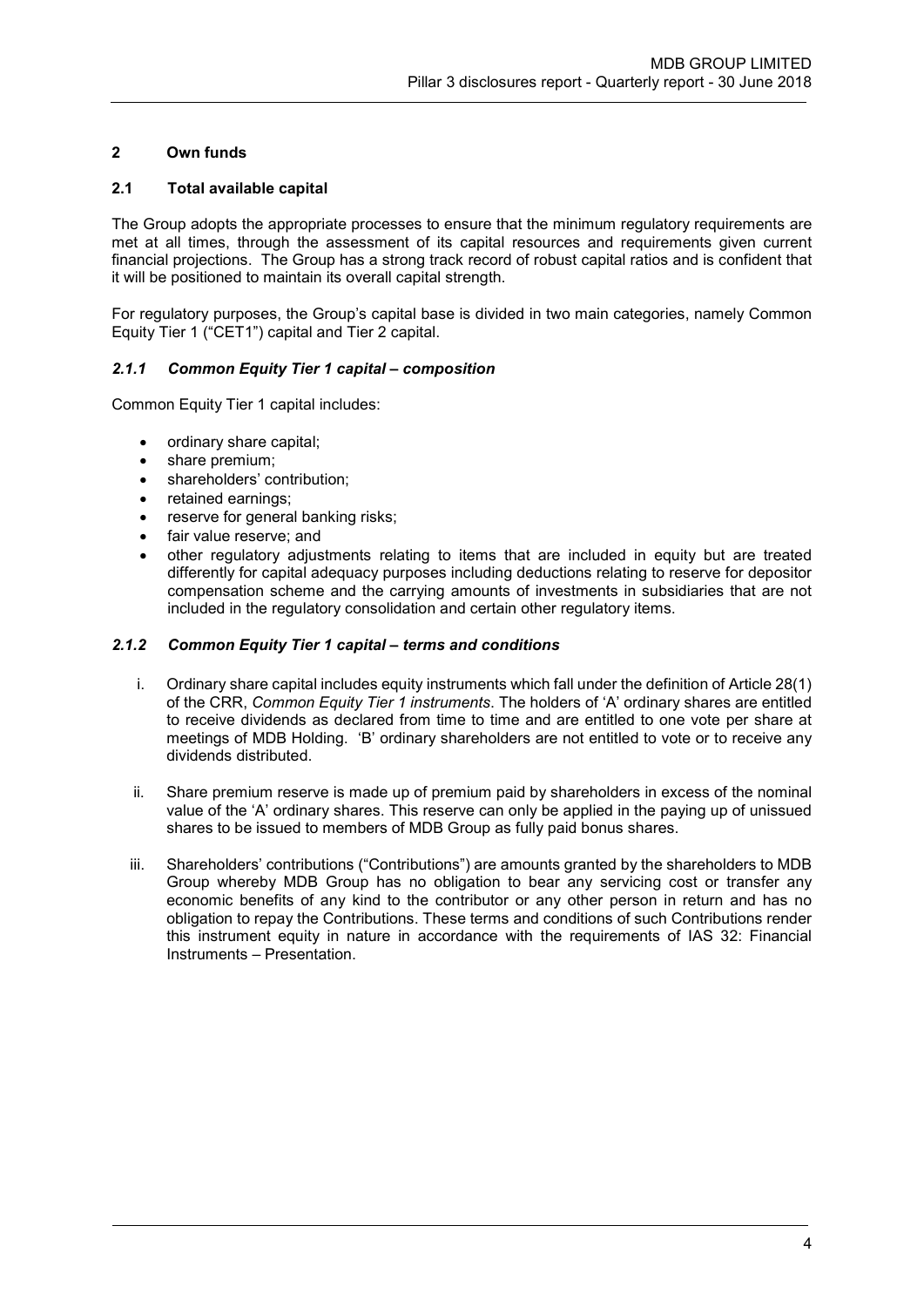# 2.1 Total available capital - continued

iv. Retained earnings are the part of the distributable items as per the CRR Article (4)(1)(128) definition, which are amounts of the profits at the end of the last financial year plus any profits brought forward and reserves available for that purpose before distributions to holders of own funds instruments less any losses brought forward, profits which are non-distributable pursuant to provisions in legislation or the institution's bye-laws and sums placed to non-distributable reserves in accordance with applicable national law or the statutes of MDB Holding. The balance in this reserve is net of tax.

Subject to MDB Holding's dividend policy, the directors of MDB Holding, in the annual general meeting, may from time to time recommend dividends to be paid from the retained earnings of MDB Holding. Such dividends may be in the form of capitalisation of retained earnings to 'A' ordinary shares.

- v. Reserve for general banking risks in accordance with BR 09, the Group has allocated from its retained earnings, to a non-distributable reserve, an amount equivalent to 2.5% of the regulatory allocation for positions on which a specific impairment provision has been attributed. Refer to Note 16 "Capital and reserves" to the MDB Group Limited financial statements for the financial year ended 31 March 2018.
- vi. The fair value reserve includes the cumulative net change in the fair value of available-for-sale ("AFS") investments, excluding impairment losses, until the investment is derecognised, net of deferred taxation. These relate to the AFS category of EU-endorsed IAS 39.

# 2.1.3 Tier 2 capital

Tier 2 capital consists of subordinated liabilities in issue, which rank after the claims of all depositors (including financial institutions) and all other creditors. As at 30 June 2018, subordinated liabilities included within Tier 2 capital comprised the following debt securities issued which are unsecured and in the event of the winding-up of the issuer, these are subordinated to the claims of depositors and all other creditors of the issuer:

- debt securities, bearing interest payable at 7.5%, repayable on 14 December 2019.
- debt securities, bearing interest payable at 6%, repayable on 28 November 2024.
- debt securities, bearing interest payable at 5%, repayable on 13 October 2027.

# 2.2 Own funds – other disclosures

The Group does not have items included in the 'Total capital' which have values differing from those reported within IFRS compliant Statement of Financial Position.

Retained earnings form part of Own funds only if those profits have been verified by persons independent of the Group that are responsible for the auditing of the Group's financial statements and the Group has demonstrated to the satisfaction of the competent authority that any foreseeable charge or dividend has been deducted from the amount of those profits.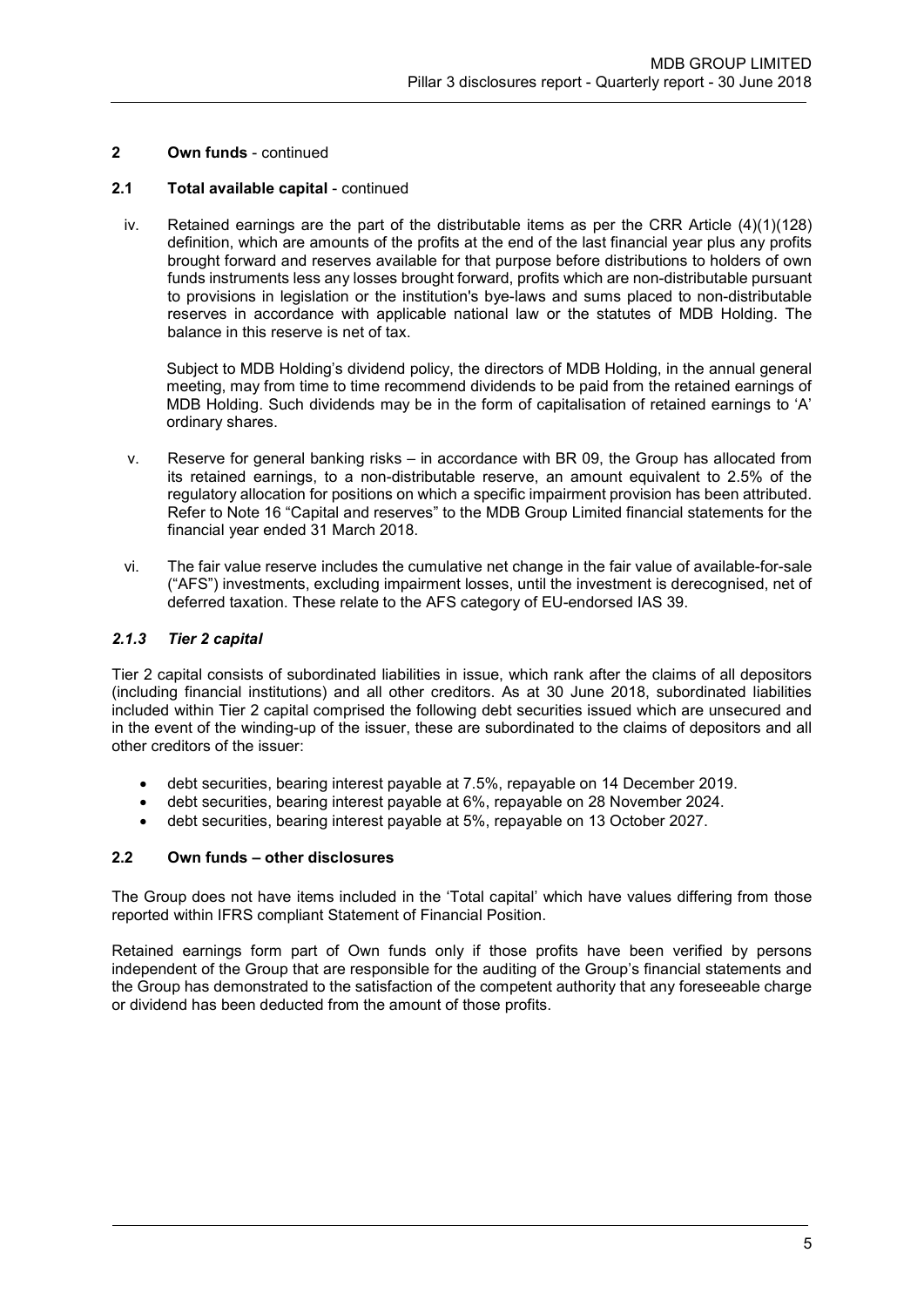## 2.2 Own funds – other disclosures - continued

## 2.2.1 Composition of Own Funds

MDB Group Limited is the primary provider of equity capital to its subsidiaries. These investments are substantially funded through the issuance of equity, shareholder's contribution and by profit retention. As part of its capital management process, MDB Group Limited seeks to maintain a balance between the composition of its capital and its investment in subsidiaries. In line with the requirement of Article 436 of the CRR in accordance with directive 2013/36/EU, there is no current or foreseen impediment to MDB Group Limited's ability to provide funding for such investments. The ability of subsidiaries to pay dividends or advance monies to MDB Group Limited depends on, among other things, their respective local regulatory capital and banking requirements, exchange controls, statutory reserves, and financial and operating performance.

In December 2013 the European Commission published regulation (EU) No 1423/2013 being the 'Implementing Technical Standards with regard to Disclosure for Own Funds Requirements for institutions according to Regulation (EU) 575/2013 (CRR)'. In order to increase transparency regarding the regulatory capital of European institutions the regulation provided a set of templates which will help to facilitate cross-jurisdictional comparisons.

The table below shows the composition of the own funds of the Group in accordance with the CRR.

| At 30 June 2018                                                                                                         | €000              |
|-------------------------------------------------------------------------------------------------------------------------|-------------------|
| <b>Common Equity Tier 1 (CET1) capital</b>                                                                              |                   |
| Common Equity Tier 1 (CET1) capital: instruments and reserves                                                           |                   |
| Capital instruments and the related share premium accounts<br>Retained earnings                                         | 69,494<br>113,329 |
| Accumulated other comprehensive income (and other reserves)                                                             | 128.051           |
| Funds for general banking risk                                                                                          | 1,694             |
| Common Equity Tier 1 (CET1) capital before regulatory adjustments                                                       | 312,568           |
| Common Equity Tier 1 (CET1) capital: regulatory adjustments                                                             |                   |
| Intangible assets (net of related tax liability)                                                                        | (3,510)           |
| Deferred tax assets that rely on future profitability<br>Other regulatory adjustments - IFRS 9 transitional arrangement | (9,618)<br>5,479  |
| Total regulatory adjustments to Common Equity Tier 1 (CET1)                                                             | (7,649)           |
| <b>Common Equity Tier 1 (CET1) capital</b>                                                                              | 304,919           |
| Tier 1 capital                                                                                                          | 304,919           |
| Tier 2 (T2) capital: instruments and provisions                                                                         |                   |
| Capital instruments and the related share premium accounts (Subordinated loans)                                         | 51,139            |
| <b>Tier 2 capital</b>                                                                                                   | 51,139            |
| <b>Total capital</b>                                                                                                    | 356,058           |
| <b>Total risk weighted assets</b>                                                                                       | 2,155,388         |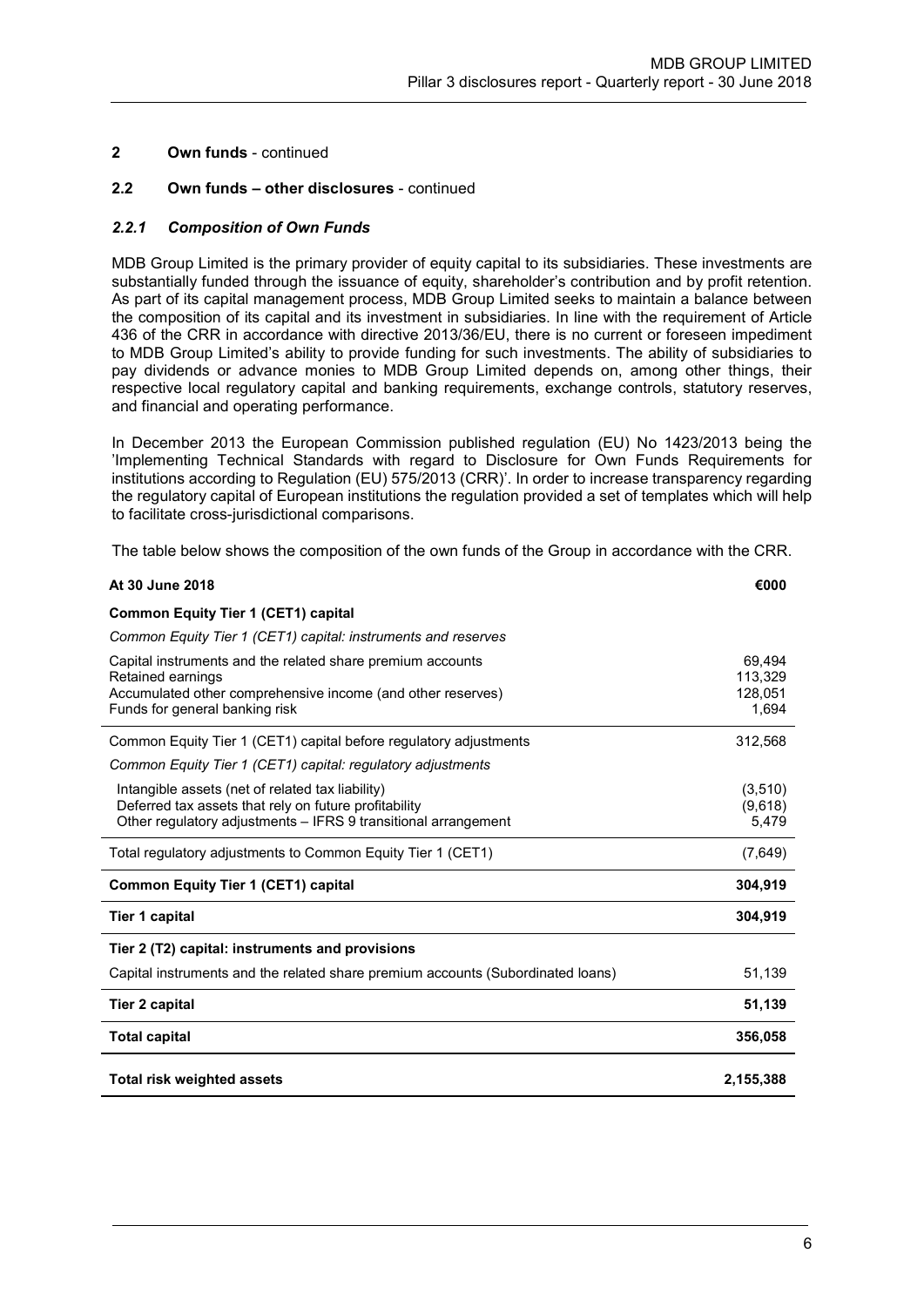### 2.2 Own funds – other disclosures - continued

### 2.2.1 Composition of Own Funds - continued

| <b>Capital ratios and buffers</b>                                                                                                                                      | At 30 June<br>2018<br>% |
|------------------------------------------------------------------------------------------------------------------------------------------------------------------------|-------------------------|
| Common Equity Tier 1 ratio                                                                                                                                             | 14.15                   |
| Tier 1 ratio                                                                                                                                                           | 14.15                   |
| Total capital ratio                                                                                                                                                    | 16.52                   |
| Institution specific buffer requirement                                                                                                                                | 6.93                    |
| of which: Capital conservation buffer requirement<br>of which: Countercyclical buffer requirement<br>of which: Other Systemically Important Institution (O-SII) buffer | 1.88<br>0.17<br>0.38    |
| Common Equity Tier 1 available to meet buffers in excess of the CRR 4.5% minimum requirement                                                                           | 9.65                    |
|                                                                                                                                                                        | €000                    |

Items not deducted from own funds in accordance with Article 48 of CRR Items not deducted from own funds in accordance with Articles 47, 56, 66 and 79 of CRR

Note: CET1 capital, Tier 1 capital and Total capital disclosed in the table above includes the regulatory adjustment in relation to the transitional arrangements for the introduction of IFRS 9 on own funds. Refer to template IFRS 9-FL on page 8 for a comparison of the Group's own funds and capital and leverage ratios with and without the application of transitional arrangements for IFRS 9.

As shown above, there were no other items requiring deduction that were not deducted from the own funds in accordance with Section 3, Chapter 2, Title I, Part Two of CRR. In particular, in terms of article 48 of CRR, the Group's deferred tax assets dependent on future profitability and arising from temporary differences did not exceed the 10% threshold and therefore were not required to be deducted from own funds. The Group does not have any systemic risk buffer as at 30 June 2018.

In line with Article 2 in the Commission Implementing Regulation (EU) No 1423/2013 and Part Eight Article 437 (1) of the CRR, the following is a full reconciliation of the Group's Own Funds items to the financial information as at 30 June 2018.

| <b>Capital Base</b>                                                                                                                                                                                                                                                                                                                                                                                                                                       | At 30 June<br>2018<br>€000                                   |
|-----------------------------------------------------------------------------------------------------------------------------------------------------------------------------------------------------------------------------------------------------------------------------------------------------------------------------------------------------------------------------------------------------------------------------------------------------------|--------------------------------------------------------------|
| Shareholders' equity according to the Group's statement of financial position<br>Interim profits not eligible for inclusion as CET1 capital<br>Market value of assets pledged in favour of Depositor Compensation Scheme<br>Deferred tax assets that are dependent on future profitability and do not arise from<br>temporary differences (transitional definition)<br>Intangible assets<br>Other adjustments:<br><b>IFRS 9 transitional arrangements</b> | 323,667<br>(5,401)<br>(5,369)<br>(9,618)<br>(3,510)<br>5.479 |
| Other adjustments                                                                                                                                                                                                                                                                                                                                                                                                                                         | (329)                                                        |
| Common Equity Tier 1 capital / Tier 1 capital<br>Tier 2 instruments: subordinated loans<br>Amortisation of tier 2 instruments                                                                                                                                                                                                                                                                                                                             | 304,919<br>66,901<br>(15, 762)                               |
| Tier 2 capital                                                                                                                                                                                                                                                                                                                                                                                                                                            | 51,139                                                       |
| <b>Total capital</b>                                                                                                                                                                                                                                                                                                                                                                                                                                      | 356,058                                                      |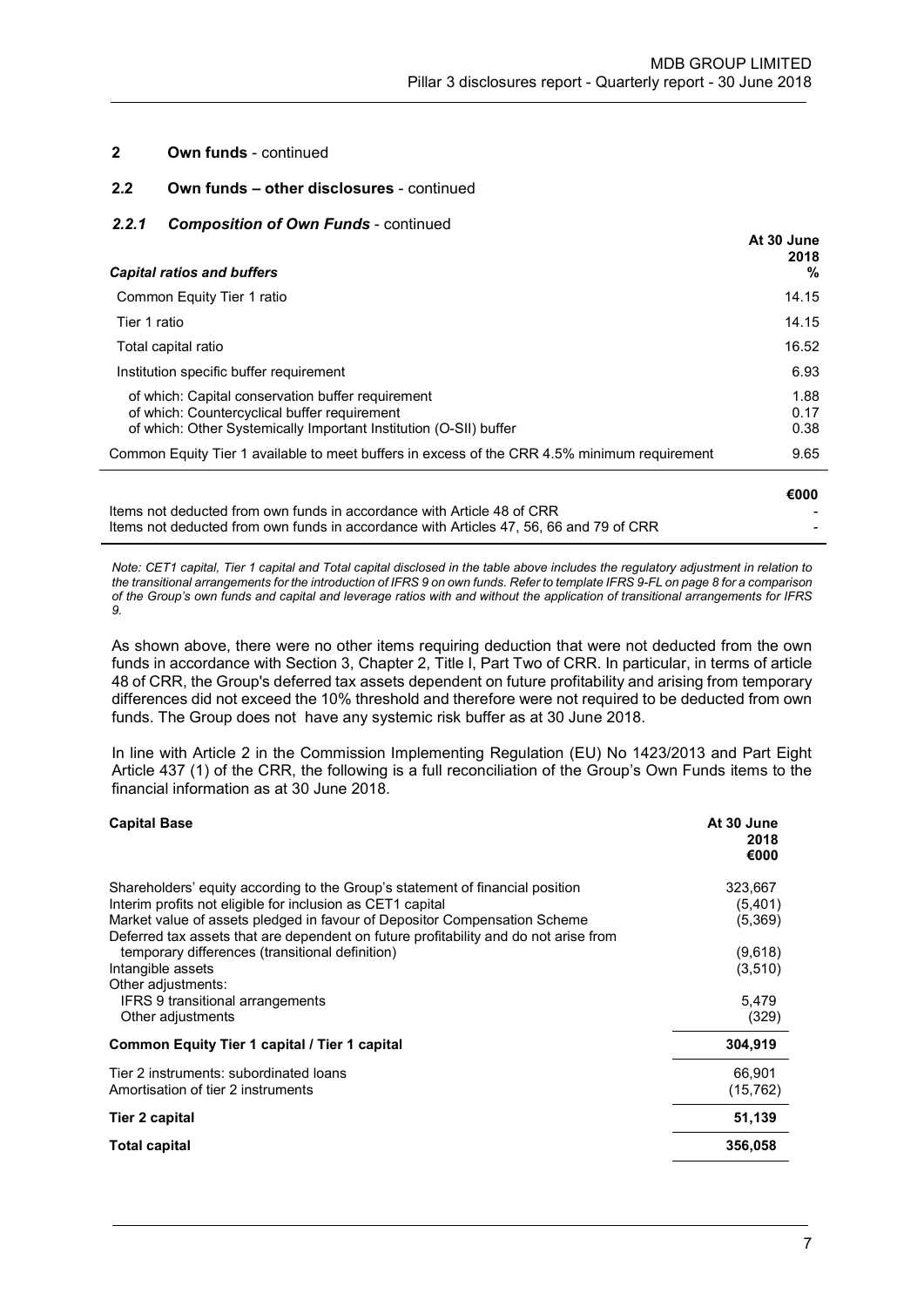### 2.2 Own funds – other disclosures - continued

### 2.2.1 Composition of Own Funds - continued

In line with Section 2 of the EBA "Guidelines on uniform disclosures under Article 473a of Regulation (EU) No 575/2013 as regards transitional arrangements for mitigating the impact of the introduction of IFRS 9 on own funds", the following table is a comparison of the institutions' own funds, Common Equity Tier 1 capital, Tier 1 capital, risk-weighted assets, Common Equity Tier 1 capital ratio, Tier 1 capital ratio, total capital ratio and leverage ratio with and without the application of transitional arrangements for IFRS 9 or analogous ECLs.

#### IFRS 9-FL: Comparison of institutions' own funds and capital and leverage ratios with and without the application of transitional arrangements for IFRS 9 or analogous ECLs

|                |                                                                                                                                                  | At 30 June 2018     |
|----------------|--------------------------------------------------------------------------------------------------------------------------------------------------|---------------------|
|                | Available capital (amounts in €000)                                                                                                              |                     |
| 1              | Common Equity Tier 1 (CET1) capital                                                                                                              | 304,919             |
| $\overline{2}$ | Common Equity Tier 1 (CET1) capital as if IFRS 9 or analogous ECLs transitional<br>arrangements had not been applied                             | 299,441             |
| 3              | Tier 1 capital                                                                                                                                   | 304.919             |
| 4              | Tier 1 capital as if IFRS 9 or analogous ECLs transitional arrangements had not                                                                  |                     |
| 5              | been applied<br><b>Total capital</b>                                                                                                             | 299,441<br>356,058  |
| 6              | Total capital as if IFRS 9 or analogous ECLs transitional arrangements had not                                                                   |                     |
|                | been applied                                                                                                                                     | 350,580             |
|                | Risk-weighted assets (amounts in €000)                                                                                                           |                     |
| 7              | Total risk-weighted assets                                                                                                                       | 2,155,388           |
| 8              | Total risk weighted assets as if IFRS 9 or analogous ECLs transitional<br>arrangements had not been applied                                      | 2,157,934           |
|                |                                                                                                                                                  |                     |
|                | <b>Capital ratios</b>                                                                                                                            |                     |
| 9<br>10        | Common Equity Tier 1 (as a percentage of risk exposure amount)<br>Common Equity Tier 1 (as a percentage of risk exposure amount) as if IFRS 9 or | 14.15%              |
|                | analogous ECLs transitional arrangements had not been applied                                                                                    | 13.88%              |
| 11             | Tier 1 (as a percentage of risk exposure amount)                                                                                                 | 14.15%              |
| 12             | Tier 1 (as a percentage of risk exposure amount) as if IFRS 9 or analogous ECLs<br>transitional arrangements had not been applied                | 13.88%              |
| 13             | Total capital (as a percentage of risk exposure amount)                                                                                          | 16.52%              |
| 14             | Total capital (as a percentage of risk exposure amount) as if IFRS 9 or analogous                                                                | 16.25%              |
|                | ECLs transitional arrangements had not been applied                                                                                              |                     |
|                | Leverage ratio                                                                                                                                   |                     |
| 15<br>16       | Leverage ratio total exposure measure (€000)<br>Leverage ratio                                                                                   | 2,971,448<br>10.24% |
| 17             | Leverage ratio as if IFRS 9 or analogous ECLs transitional arrangements had not                                                                  |                     |
|                | been applied                                                                                                                                     | 10.08%              |
|                |                                                                                                                                                  |                     |

As laid down in Regulation (EU) 2017/2395, the Group has opted to apply the transitional arrangements laid down in the same regulation to mitigate the impact of the introduction of IFRS 9 on own funds. Thus, during the transitional period ending 31 March 2023, the Group will be adding back a proportion of:

- the Day 1 impact as a result of the introduction of IFRS 9, being the difference between IFRS 9 expected credit losses ("ECLs") on 1 April 2018 and IAS 39 provisions determined at 31 March 2018; and
- on difference in the IFRS 9 ECLs determined at reporting date and the ECLs determined on 'day 1' of the introduction of IFRS 9 (being 1 April 2018 for the Group) for Stage 1 (12-months ECLs) and Stage 2 (lifetime ECLs) assets.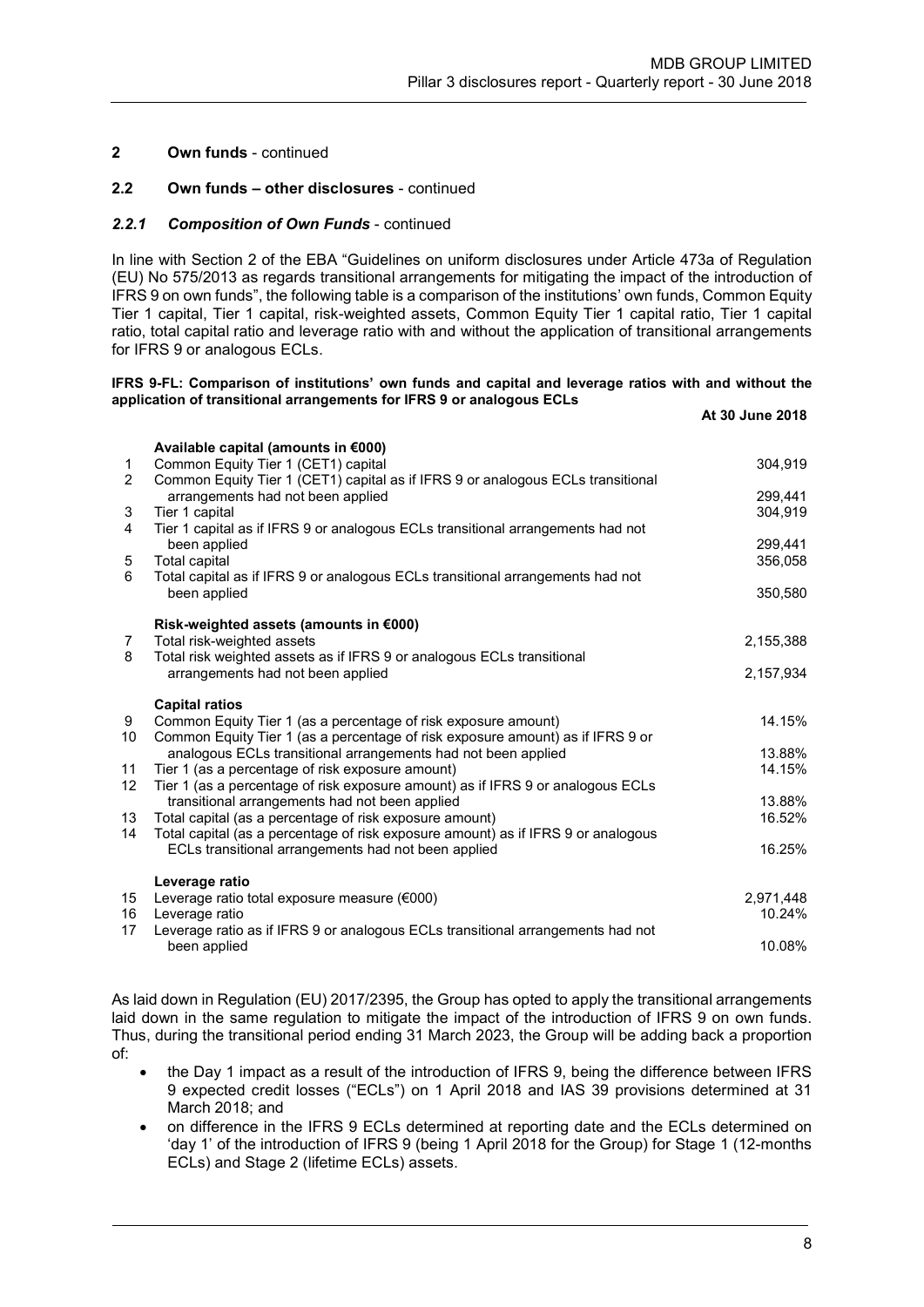# 2.2 Own funds – other disclosures - continued

## 2.2.1 Composition of Own Funds - continued

The factors used to adjust the above ECLs will decline across the transitional period, starting at 95% during the financial year ended 31 March 2019 to 25% in the final transitional financial year ended 31 March 2023. The above treatment is in accordance with the requirements laid down in paragraph 2 and paragraph 4 of Regulation (EU) 2017/2395.

As noted in template IFRS 9-FL, the impact of the transitional arrangement on the Group's capital ratio amounted to 27 bps at the reporting period under review. This was a result of an add-back in capital of €5.5 million and a reduction of €2.5 million in risk-weighted assets. Similarly, the Group's leverage ratio is 'overstated' by 16 bps in view of the transitional arrangement applied.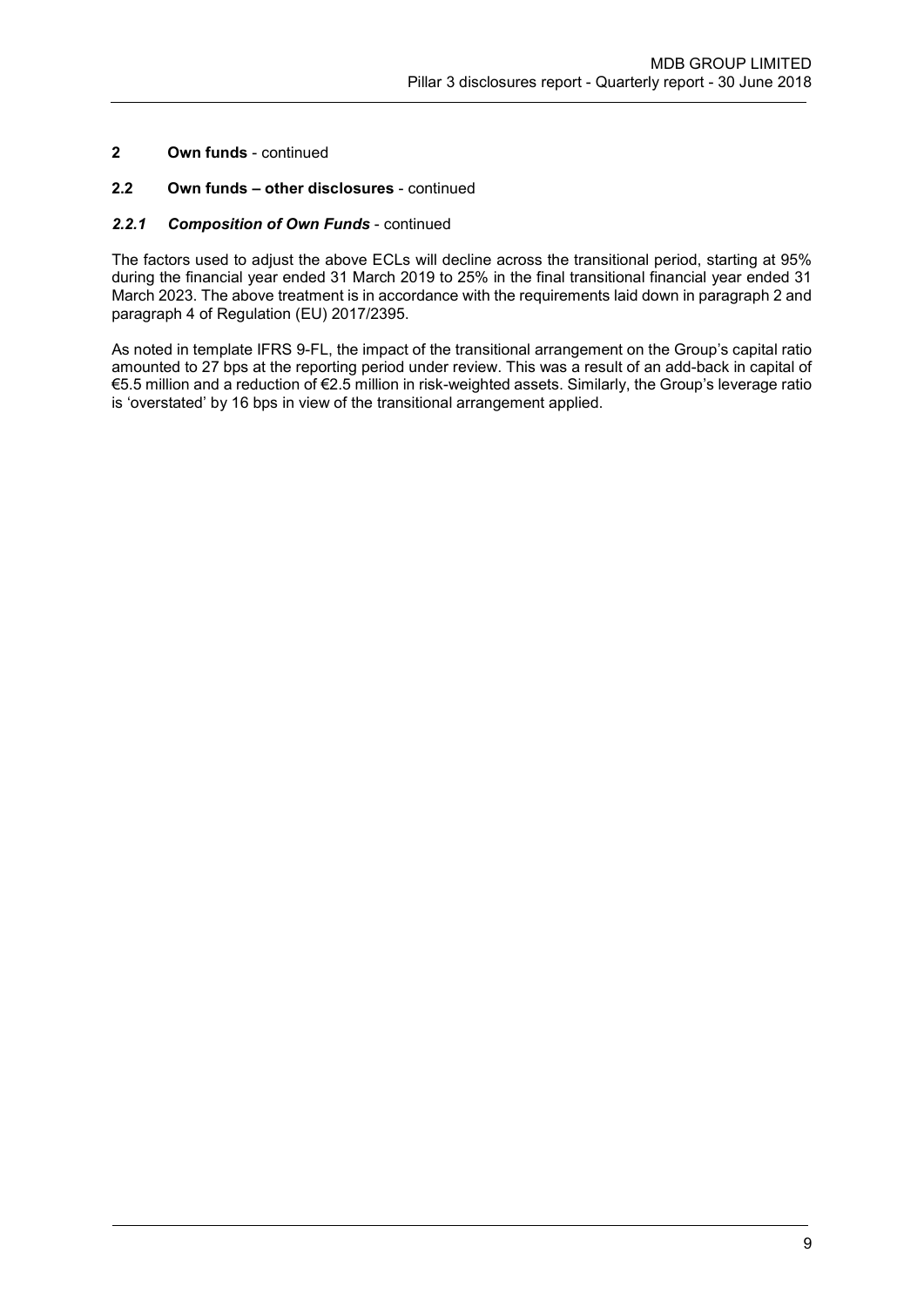### 2.2 Own funds – other disclosures - continued

#### 2.2.1 Composition of Own Funds - continued

In line with Part Eight Article 437 of the CRR the following table discloses the main features and the terms and conditions of Tier 1 and Tier 2 instruments.

Capital instruments' main features

|                 | <b>Instruments</b>                                                                   | <b>MDB Group Limited</b><br><b>Ordinary shares</b>                          | <b>MDB Group Limited</b><br>Share premium                                   | <b>MeDirect Bank (Malta) plc</b><br>7.5% Subordinated Bonds<br><b>EUR 2019</b> | <b>MeDirect Bank (Malta) plc</b><br>7.5% Subordinated Bonds<br>GBP 2019 |
|-----------------|--------------------------------------------------------------------------------------|-----------------------------------------------------------------------------|-----------------------------------------------------------------------------|--------------------------------------------------------------------------------|-------------------------------------------------------------------------|
| $\mathbf{1}$    | <b>Issuer</b>                                                                        | <b>MDB Group Limited</b>                                                    | <b>MDB Group Limited</b>                                                    | MeDirect Bank (Malta) plc                                                      | MeDirect Bank (Malta) plc                                               |
| 2               | Unique identifier                                                                    | N/A                                                                         | N/A                                                                         | MT0000551227                                                                   | MT0000551235                                                            |
| 3               | Governing law(s) of the<br>instrument                                                | Maltese Law                                                                 | Maltese Law                                                                 | Maltese Law                                                                    | <b>Maltese Law</b>                                                      |
|                 | <b>Regulatory treatment</b>                                                          |                                                                             |                                                                             |                                                                                |                                                                         |
| $\overline{4}$  | <b>Transitional CRR rules</b>                                                        | Tier 1                                                                      | Tier 1                                                                      | Tier <sub>2</sub>                                                              | Tier $\overline{2}$                                                     |
| 5               | Post-transitional CRR rules                                                          | Tier 1                                                                      | Tier 1                                                                      | Tier 2                                                                         | Tier 2                                                                  |
| 6               | Eligible at solo/(sub-)<br>consolidated/solo & (sub-)<br>consolidated                | Solo & (Sub) Consolidated                                                   | Solo & (Sub) Consolidated                                                   | Solo & (Sub) Consolidated                                                      | Solo & (Sub) Consolidated                                               |
| 7               | Instrument type                                                                      | Tier 1 as published in<br>Regulation (EU) No 575/2013<br>articles 26 and 28 | Tier 1 as published in<br>Regulation (EU) No<br>575/2013 articles 26 and 28 | Tier 2 as published in<br>Regulation (EU) No<br>575/2013 article 63            | Tier 2 as published in<br>Regulation (EU) No<br>575/2013 article 63     |
| 8               | Amount recognised in regulatory<br>capital                                           | EUR55.7 million                                                             | EUR13.8 million                                                             | EUR5.3 million                                                                 | EUR1.2 million                                                          |
| 9               | Nominal amount of instrument                                                         | EUR55.7 million                                                             | EUR13.8 million                                                             | EUR18.7 million                                                                | EUR4.1 million                                                          |
| 9a              | Issue price                                                                          | EUR1 per share                                                              | EUR0.335 per share                                                          | EUR100 per EUR bond                                                            | GBP100 per GBP bond                                                     |
| 9b              | Redemption price                                                                     | N/A                                                                         | N/A                                                                         | EUR100 per EUR bond                                                            | GBP100 per GBP bond                                                     |
| 10              | Accounting classification                                                            | Share capital                                                               | Share premium                                                               | Liability - amortised cost                                                     | Liability - amortised cost                                              |
| 11              | Original date of issuance                                                            | 10 June 2004                                                                | 10 June 2004                                                                | 21 November 2012 (Note 1)                                                      | 21 November 2012 (Note 1)                                               |
| 12              | Perpetual or dated                                                                   | Perpetual                                                                   | Perpetual                                                                   | Dated                                                                          | Dated                                                                   |
| 13              | Original maturity date                                                               | N/A                                                                         | N/A                                                                         | 14 December 2019                                                               | 14 December 2019                                                        |
| 14              | Issuer call subject to prior<br>supervisory approval                                 | No                                                                          | No                                                                          | N/A (Note 2)                                                                   | $N/A$ (Note 2)                                                          |
| 15              | Optional call date, contingent<br>call dates, and redemption<br>amount               | No                                                                          | No                                                                          | N/A (Note 2)                                                                   | $N/A$ (Note 2)                                                          |
| 16              | Subsequent call dates, if<br>applicable                                              | No                                                                          | No                                                                          | N/A (Note 2)                                                                   | $N/A$ (Note 2)                                                          |
|                 | Coupons/dividends                                                                    |                                                                             |                                                                             |                                                                                |                                                                         |
| 17              | Fixed or floating<br>dividend/coupon                                                 | Floating                                                                    | N/A                                                                         | Fixed                                                                          | Fixed                                                                   |
| 18              | Coupon rate and any related<br>index                                                 | N/A                                                                         | N/A                                                                         | 7.5% per annum                                                                 | 7.5% per annum                                                          |
| 19              | Existence of a dividend stopper                                                      | No                                                                          | No                                                                          | No                                                                             | No                                                                      |
| 20a             | Fully discretionary, partially<br>discretionary or mandatory - in<br>terms of timing | Fully discretionary                                                         | N/A                                                                         | Mandatory                                                                      | Mandatory                                                               |
| 20 <sub>b</sub> | Fully discretionary, partially<br>discretionary or mandatory - in<br>terms of amount | Fully discretionary                                                         | N/A                                                                         | Mandatory                                                                      | Mandatory                                                               |
| 21              | Existence of step up or other<br>incentive to redeem                                 | N/A                                                                         | N/A                                                                         | No                                                                             | No                                                                      |
| 22              | Noncumulative or cumulative                                                          | Non-cumulative                                                              | Non-cumulative                                                              | Cumulative                                                                     | Cumulative                                                              |
| 23              | Convertible or non-convertible                                                       | Non-convertible                                                             | Non-convertible                                                             | Non-convertible                                                                | Non-convertible                                                         |
| 30              | Write-down features                                                                  | No                                                                          | No.                                                                         | No                                                                             | <b>No</b>                                                               |
| 35              | Position in subordination<br>hierarchy in liquidation                                | Subordinated to MeDirect<br>Bank Malta plc subordinated                     | Subordinated to MeDirect<br>Bank Malta plc subordinated                     | Subordinated to senior<br>creditors and depositors                             | Subordinated to senior<br>creditors and depositors                      |
|                 | Non-compliant transitioned<br>features                                               | bonds<br>No                                                                 | bonds<br>No                                                                 | No                                                                             | No                                                                      |

Note (1): The subordinated loan capital in Tier 2 capital represents the subordinated unsecured bonds and are included as part of Tier II Capital as they fully qualify for the provisions listed under CRR (575/2013) Part Two, Title 1, Chapter 4, Article 63. Specifically they rank after the claim of all other creditors and are not to be repaid until all other<br>debts outstanding at the time have bee paid up.

**Note (2):** Redemption of the subordinated loan capital shall take place on 14 December 2019, provided that in the event that a Regulatory Change Event occurs, the Group<br>shall at its sole discretion but subject to the prio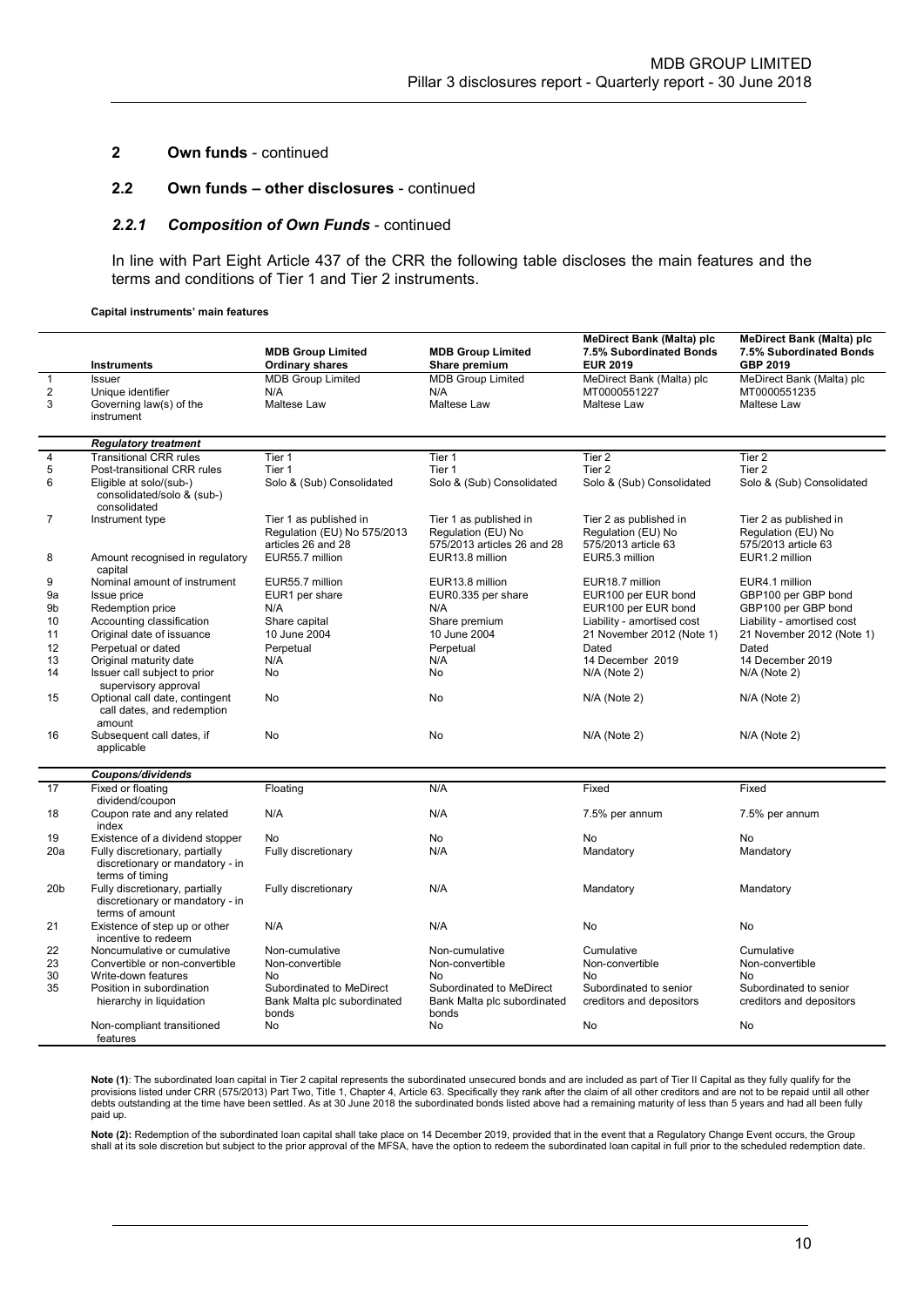## 2.2 Own funds – other disclosures - continued

### 2.2.1 Composition of Own Funds - continued

#### Capital instruments' main features

|                | <b>Instruments</b>                                                                | <b>MeDirect Bank (Malta) plc</b><br>6% Subordinated Unsecured Bonds<br>EUR 2019 - 2024 | <b>MeDirect Bank (Malta) plc</b><br>6% Subordinated Unsecured<br>Bonds GBP 2019 - 2024 |
|----------------|-----------------------------------------------------------------------------------|----------------------------------------------------------------------------------------|----------------------------------------------------------------------------------------|
| 1              | <b>Issuer</b>                                                                     | MeDirect Bank (Malta) plc                                                              | MeDirect Bank (Malta) plc                                                              |
| 2              | Unique identifier                                                                 | MT0000551268                                                                           | MT0000551276                                                                           |
| 3              | Governing law(s) of the instrument                                                | Maltese Law                                                                            | Maltese Law                                                                            |
|                |                                                                                   |                                                                                        |                                                                                        |
|                | <b>Regulatory treatment</b>                                                       |                                                                                        |                                                                                        |
| 4              | <b>Transitional CRR rules</b>                                                     | Tier 2                                                                                 | Tier <sub>2</sub>                                                                      |
| 5              | Post-transitional CRR rules                                                       | Tier 2                                                                                 | Tier 2                                                                                 |
| 6              | Eligible at solo/(sub-)consolidated/solo & (sub-)consolidated                     | Solo & (Sub) Consolidated                                                              | Solo & (Sub) Consolidated                                                              |
| $\overline{7}$ | Instrument type                                                                   | Tier 2 as published in Regulation (EU)<br>No 575/2013 article 63                       | Tier 2 as published in Regulation<br>(EU) No 575/2013 article 63                       |
| 8              | Amount recognised in regulatory capital                                           | EUR23.0 million                                                                        | EUR1.9 million                                                                         |
| 9              | Nominal amount of instrument                                                      | EUR23.0 million                                                                        | EUR1.9 million                                                                         |
| 9a             | Issue price                                                                       | EUR100 per EUR Bond                                                                    | GBP100 per GBP Bond                                                                    |
| 9b             | Redemption price                                                                  | EUR100 per EUR Bond                                                                    | GBP100 per GBP Bond                                                                    |
| 10             | Accounting classification                                                         | Liability - amortised cost                                                             | Liability - amortised cost                                                             |
| 11             | Original date of issuance                                                         | 28 November 2014 (Note 1)                                                              | 28 November 2014 (Note 1)                                                              |
| 12             | Perpetual or dated                                                                | Dated                                                                                  | Dated                                                                                  |
| 13             | Original maturity date                                                            | 28 November 2024                                                                       | 28 November 2024                                                                       |
| 14             | Issuer call subject to prior supervisory approval                                 | $N/A$ (Note 2)                                                                         | $N/A$ (Note 2)                                                                         |
| 15             | Optional call date, contingent call dates, and redemption                         | N/A (Note 2)                                                                           | $N/A$ (Note 2)                                                                         |
|                | amount                                                                            |                                                                                        |                                                                                        |
| 16             | Subsequent call dates, if applicable                                              | $N/A$ (Note 2)                                                                         | $N/A$ (Note 2)                                                                         |
|                | Coupons / dividends                                                               |                                                                                        |                                                                                        |
| 17             | Fixed or floating dividend/coupon                                                 | Fixed                                                                                  | Fixed                                                                                  |
| 18             | Coupon rate and any related index                                                 | 6% per annum                                                                           | 6% per annum                                                                           |
| 19             | Existence of a dividend stopper                                                   | <b>No</b>                                                                              | <b>No</b>                                                                              |
| 20             | Fully discretionary, partially discretionary or mandatory - in                    | Mandatory                                                                              | Mandatory                                                                              |
| a              | terms of timing                                                                   |                                                                                        |                                                                                        |
| 20             | Fully discretionary, partially discretionary or mandatory - in<br>terms of amount | Mandatory                                                                              | Mandatory                                                                              |
| b<br>21        |                                                                                   | No                                                                                     | <b>No</b>                                                                              |
|                | Existence of step up or other incentive to redeem<br>Noncumulative or cumulative  | Cumulative                                                                             | Cumulative                                                                             |
| 22<br>23       | Convertible or non-convertible                                                    | Non-convertible                                                                        | Non-convertible                                                                        |
| 30             | Write-down features                                                               | No                                                                                     | No.                                                                                    |
| 35             | Position in subordination hierarchy in liquidation                                | Subordinated to senior creditors                                                       | Subordinated to senior creditors                                                       |
|                |                                                                                   | and depositors                                                                         | and depositors                                                                         |
|                | Non-compliant transitioned features                                               | No                                                                                     | No                                                                                     |

Note (1): The subordinated loan capital in Tier 2 capital represents the subordinated unsecured bonds of MDB Group Limited. They are included as part of Tier II Capital as they fully qualify for the provisions listed under CRR (575/2013) Part Two, Title 1, Chapter 4, Article 63. Specifically they rank after the<br>claim of all other creditors and are not to be repaid until al bonds listed above had a remaining maturity of more than 5 years and had all been fully paid up. The full value of these securities are included in the Group's Own Funds figure.

**Note (2):** Redemption of the subordinated loan capital shall take place on 28 November 2024, provided that in the event that a Regulatory Change Event<br>occurs, the Group shall at its sole discretion but subject to the prio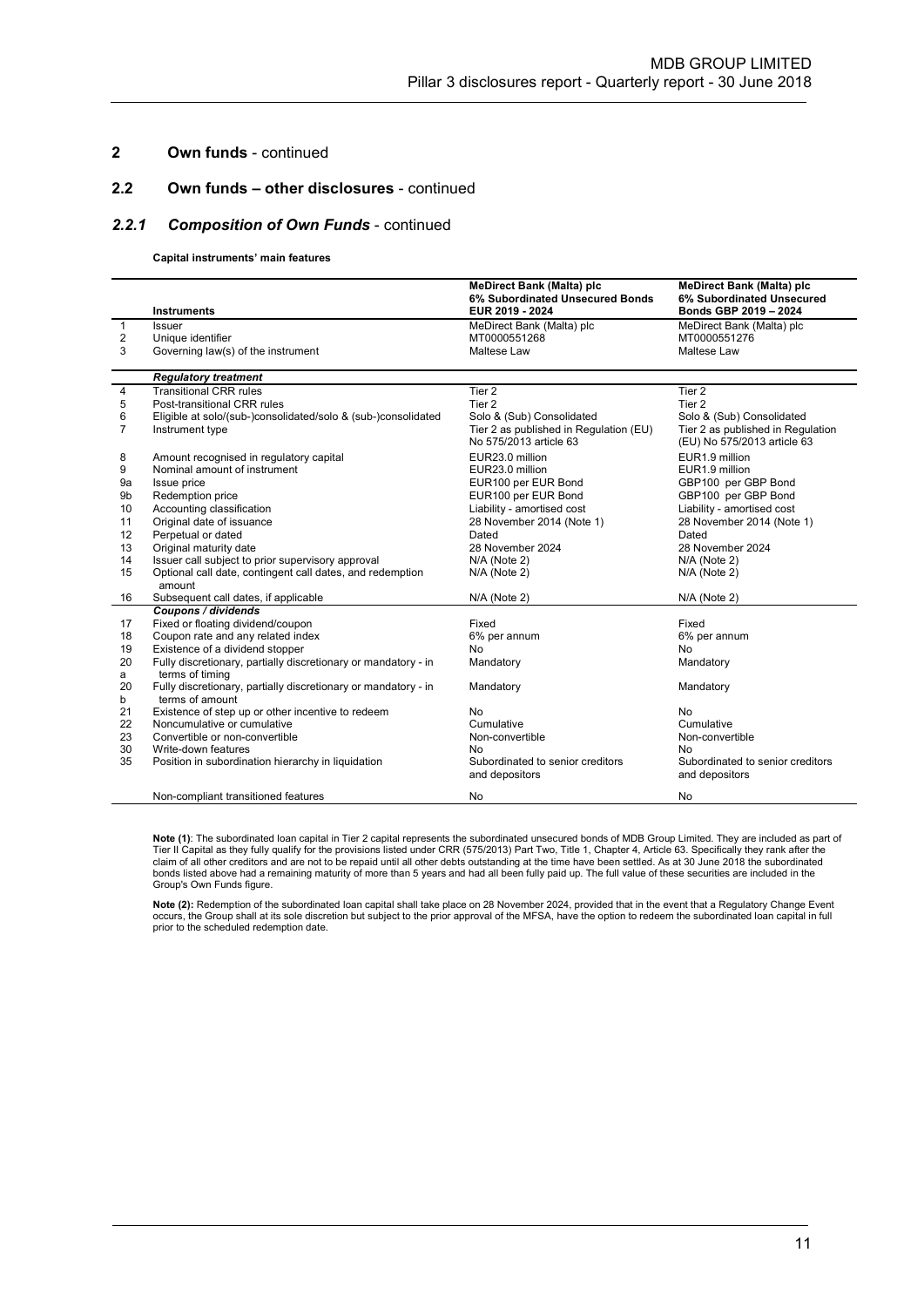## 2.2 Own funds – other disclosures - continued

### 2.2.1 Composition of Own Funds - continued

#### Capital instruments' main features

|                 |                                                                                   | <b>MeDirect Bank (Malta) plc</b>          | <b>MeDirect Bank (Malta) plc</b>  |
|-----------------|-----------------------------------------------------------------------------------|-------------------------------------------|-----------------------------------|
|                 |                                                                                   | 5% Subordinated Unsecured Bonds           | 5% Subordinated Unsecured         |
|                 | <b>Instruments</b>                                                                | <b>EUR 2027</b>                           | Bonds GBP 2027                    |
| $\mathbf{1}$    | <b>Issuer</b>                                                                     | MeDirect Bank (Malta) plc<br>MT0000551284 | MeDirect Bank (Malta) plc         |
| 2               | Unique identifier                                                                 | Maltese Law                               | MT0000551292<br>Maltese Law       |
| 3               | Governing law(s) of the instrument                                                |                                           |                                   |
|                 | <b>Regulatory treatment</b>                                                       |                                           |                                   |
| 4               | <b>Transitional CRR rules</b>                                                     | Tier 2                                    | Tier 2                            |
| 5               | Post-transitional CRR rules                                                       | Tier <sub>2</sub>                         | Tier 2                            |
| 6               | Eligible at solo/(sub-)consolidated/solo & (sub-)consolidated                     | Solo & (Sub) Consolidated                 | Solo & (Sub) Consolidated         |
| 7               | Instrument type                                                                   | Tier 2 as published in Regulation (EU)    | Tier 2 as published in Regulation |
|                 |                                                                                   | No 575/2013 article 63                    | (EU) No 575/2013 article 63       |
| 8               | Amount recognised in regulatory capital                                           | EUR18.7 million                           | EUR1.2 million                    |
| 9               | Nominal amount of instrument                                                      | EUR18.7 million                           | EUR1.2 million                    |
| 9a              | Issue price                                                                       | EUR100 per EUR Bond                       | GBP100 per GBP Bond               |
| 9b              | Redemption price                                                                  | EUR100 per EUR Bond                       | GBP100 per GBP Bond               |
| 10              | Accounting classification                                                         | Liability - amortised cost                | Liability - amortised cost        |
| 11              | Original date of issuance                                                         | 27 October 2017 (Note 1)                  | 27 October 2017 (Note 1)          |
| 12              | Perpetual or dated                                                                | Dated                                     | Dated                             |
| 13              | Original maturity date                                                            | 13 October 2027                           | 13 October 2027                   |
| 14              | Issuer call subject to prior supervisory approval                                 | N/A (Note 2)                              | N/A (Note 2)                      |
| 15              | Optional call date, contingent call dates, and redemption                         | N/A (Note 2)                              | N/A (Note 2)                      |
|                 | amount                                                                            |                                           |                                   |
| 16              | Subsequent call dates, if applicable                                              | $N/A$ (Note 2)                            | N/A (Note 2)                      |
|                 | Coupons / dividends                                                               |                                           |                                   |
| 17              | Fixed or floating dividend/coupon                                                 | Fixed                                     | Fixed                             |
| 18              | Coupon rate and any related index                                                 | 5% per annum                              | 5% per annum                      |
| 19              | Existence of a dividend stopper                                                   | No                                        | No                                |
| 20a             | Fully discretionary, partially discretionary or mandatory - in<br>terms of timing | Mandatory                                 | Mandatory                         |
| 20 <sub>b</sub> | Fully discretionary, partially discretionary or mandatory - in                    | Mandatory                                 | Mandatory                         |
|                 | terms of amount                                                                   |                                           |                                   |
| 21              | Existence of step up or other incentive to redeem                                 | No.                                       | No                                |
| 22              | Noncumulative or cumulative                                                       | Cumulative                                | Cumulative                        |
| 23              | Convertible or non-convertible                                                    | Non-convertible                           | Non-convertible                   |
| 30              | Write-down features                                                               | No                                        | No                                |
| 35              | Position in subordination hierarchy in liquidation                                | Subordinated to senior creditors and      | Subordinated to senior creditors  |
|                 |                                                                                   | depositors                                | and depositors                    |
|                 | Non-compliant transitioned features                                               | No                                        | No                                |

**Note (1)**: The subordinated loan capital in Tier 2 capital represents the subordinated unsecured bonds of MDB Group Limited. They are included as part of<br>Tier II Capital as they fully qualify for the provisions listed und bonds listed above had a remaining maturity of more than 5 years and had all been fully paid up. The full value of these securities are included in the Group's Own Funds figure.

**Note (2):** Redemption of the subordinated loan capital shall take place on 13 October 2027, provided that in the event that a Regulatory Change Event<br>occurs, the Group shall at its sole discretion but subject to the prior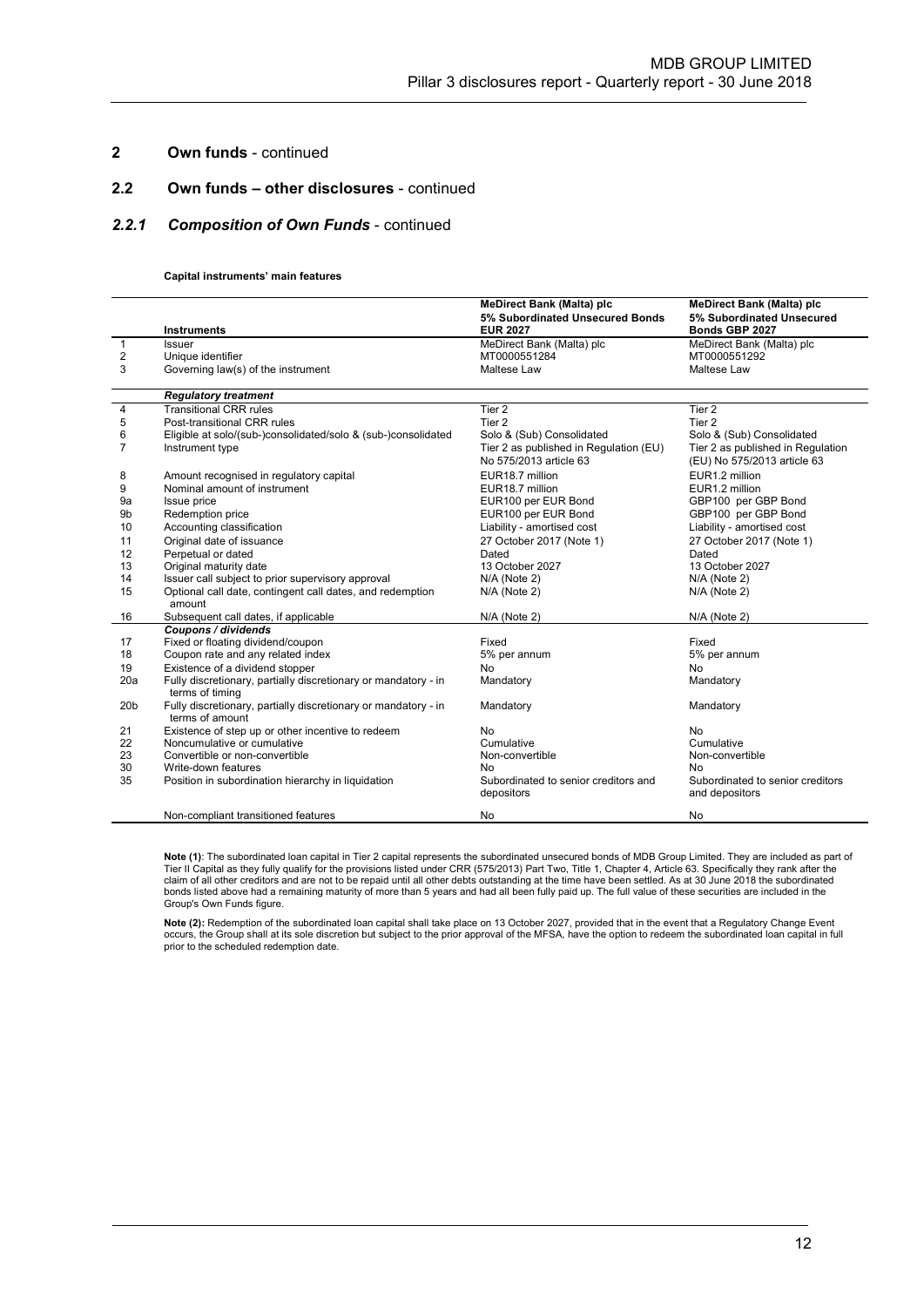# 3 Capital requirements

Capital requirements represent the amount of capital resources that a bank must hold as required by the regulator. In line with CRR, the Group continuously monitors its Common Equity Tier 1 capital.

The scope of permissible CRR approaches and those adopted by the Group are described below.

- Credit risk The Group calculates its risk weighted credit risk exposure in accordance with the Standardised Approach, described in Chapter 2 of Title II of Part Three of the CRR. To calculate the risk-weighted exposure amounts, risk weights are applied based on the exposure class and the related credit quality. Credit quality may be determined by reference to the credit assessments of ECAIs that have been determined as eligible by the EBA. In the Group's calculations, senior secured loans and other corporate credit exposures are assigned risk weights corresponding to unrated positions and for the remainder of its securities investment portfolio the Group has nominated well-known risk rating agencies such as Fitch, Standard and Poor's and Moody's. Accordingly, the Group complies with the standard association of the external ratings of ECAIs with the credit quality steps prescribed in CRR.
- Operational risk The Group calculates its capital requirement using the Basic Indicator Approach, in terms of Article 315 of the CRR. The own funds requirement amounts to 15% of the average three years of the relevant indicator, as defined in Article 316 of the CRR. Elements within the relevant indicator include interest receivable and similar income, interest payable and similar charges, income from shares and other variable/fixed-yield securities, commissions and fees receivable/payable, net profit or net loss on financial operations and other operating income, adjusted for, amongst others stipulated in the CRR, profits on sale of non-trading book items and extraordinary or irregular items.
- Counterparty credit risk The Group adopted the mark-to-market method in order to determine the potential future credit exposure, in line with Article 274 of the CRR, primarily on its derivative exposures.
- Foreign exchange risk The Group has adopted the basic method to determine its foreign exchange risk requirement in accordance with Article 351 of the CRR. In terms of this Article, the Group does not calculate the capital requirement for foreign exchange risk as its net foreign exchange position is less than 2% of its own funds.
- Credit valuation adjustment risk The Group uses the standardised approach, as per Article 384 of the CRR.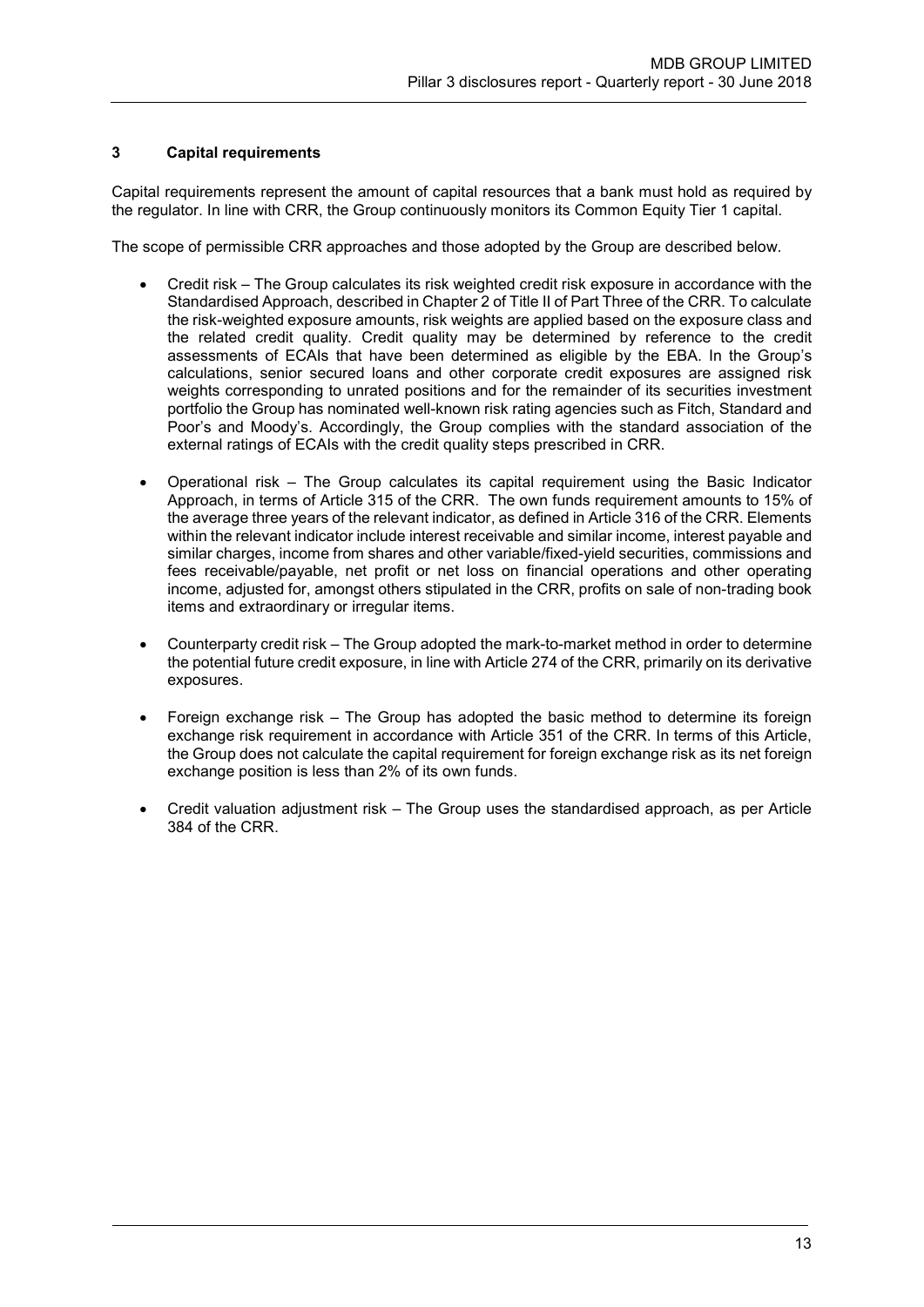# 3 Capital requirements - continued

The following table provides an overview of the total RWA and the capital requirement for credit risk split by the different exposure classes as well as capital for operational risk, foreign exchange risk and credit valuation adjustment risk. No capital is allocated for market risk as the Group does not operate a trading book. The Group has no exposure in items representing securitisation positions. Moreover, the capital allocated to settlement risk and commodities risk is nought. The exposure value is equal to the total on-balance sheet and off-balance sheet net of value adjustments and provisions and post CCF.

|                | EU OV1 - Overview of RWAs                  | 30 June 2018 | 31 March 2018 | 30 June 2018        |
|----------------|--------------------------------------------|--------------|---------------|---------------------|
|                |                                            | <b>Risk</b>  | <b>Risk</b>   | <b>Minimum</b>      |
|                |                                            | weighted     | weighted      | Capital             |
|                |                                            | assets       | assets        | <b>Requirements</b> |
|                | <b>Exposure Class</b>                      | €000         | €000          | €000                |
| 1              | Credit risk (excluding CCR)                | 2,041,404    | 2,029,527     | 163,312             |
| 2              | of which the standardised approach         | 2,041,404    | 2,029,527     | 163,312             |
|                | Central governments or central banks       | 25,203       | 25,454        | 2,016               |
|                | Public sector entities                     | 445          | 481           | 36                  |
|                | Institutions                               | 19,728       | 20,074        | 1,578               |
|                | Corporates                                 | 1,816,092    | 1,789,585     | 145,287             |
|                | Retail                                     | 2,501        | 3,011         | 200                 |
|                | Secured by mortgages on immovable property | 33,433       | 34,473        | 2,675               |
|                | Exposures in default                       | 74,118       | 74,370        | 5,929               |
|                | Items associated with particular high risk | 36,767       | 50,113        | 2,941               |
|                | Covered bonds                              | 24,082       | 24,039        | 1,927               |
|                | Other items                                | 9,035        | 7,926         | 723                 |
| 6              | <b>CCR</b>                                 | 3,221        | 2,515         | 258                 |
| $\overline{7}$ | of which mark to market                    | 1,672        | 1,759         | 134                 |
| 12             | of which CVA                               | 1,549        | 755           | 124                 |
| 23             | <b>Operational risk</b>                    | 110,763      | 110,763       | 8,861               |
| 24             | of which the basic indicator approach      | 110,763      | 110,763       | 8,861               |
| 27             | Amounts below the thresholds for           |              |               |                     |
|                | deduction (subject to 250% risk weight)    | 25,203       | 25,454        | 2,016               |
|                | <b>Total</b>                               | 2,155,388    | 2,142,805     | 172,431             |

The Group's total capital ratio computation is as follows:

|                                                                              | €000              |
|------------------------------------------------------------------------------|-------------------|
| Own funds<br>Common Equity Tier 1 capital / Tier 1 capital<br>Tier 2 capital | 304.919<br>51,139 |
| <b>Total own funds</b>                                                       | 356,058           |
| Total capital ratio                                                          | 16.52%            |
|                                                                              |                   |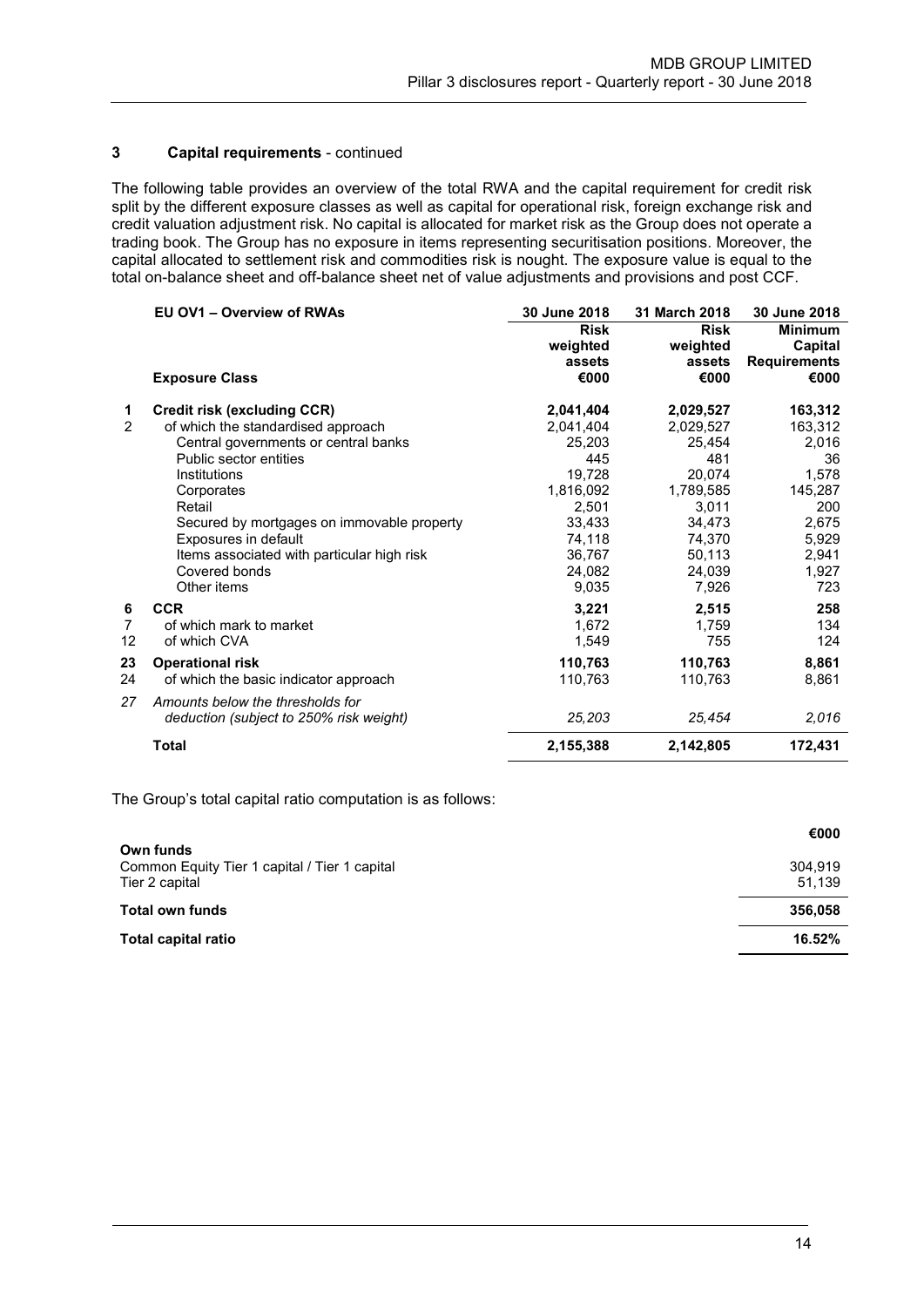# 4 Liquidity

In accordance with paragraph 16 of the EBA 'Guidelines on LCR disclosure to complement the disclosure of liquidity risk management under Article 435 of Regulation (EU) No 575/2013', the Group is required to disclose information on other items termed as 'prone to rapid changes, which guidelines identifies the following:

- total adjusted value of the Liquidity Buffer, as set out in row 21 of the LCR template in Annex II;
- total adjusted value of Total Net Cash Outflows, as set out in row 22 of the LCR template in Annex II;
- total adjusted value of the Liquidity Coverage Ratio (%), as set out in row 23 of the LCR template in Annex II.

These items have been disclosed in the table below.

| €000<br>Total weighted value (average)                                                            |                           |                           |                           |                           |
|---------------------------------------------------------------------------------------------------|---------------------------|---------------------------|---------------------------|---------------------------|
| Quarter ending on:<br>Number of data points used in the calculation                               | 30/09/2017                | 31/12/2017                | 31/03/2018                | 30/06/2018                |
| of averages                                                                                       |                           |                           |                           | 3                         |
| Liquidity buffer<br>-21<br>Total net cash outflows<br>22<br>23<br>Liquidity coverage ratio $(\%)$ | 320.347<br>49.771<br>648% | 367.138<br>49.986<br>738% | 429.235<br>58.065<br>753% | 439.931<br>74.486<br>614% |

# 5 Asset encumbrance

The disclosure on asset encumbrance is a requirement introduced in BR 07 transposing the provisions of the EBA guidelines on disclosure of encumbered and unencumbered assets (EBA/GL/2014/03).

The objective of this disclosure is to facilitate an understanding of available and unrestricted assets that could be used to support potential future funding and collateral needs. An asset is defined as encumbered if it has been pledged as collateral against an existing liability, and as a result is no longer available to the group to secure funding, satisfy collateral needs or be sold to reduce the funding requirement.

The disclosure is not designed to identify assets which would be available to meet the claims of creditors or to predict assets that would be available to creditors in the event of a resolution or bankruptcy.

As stated in paragraph 24 of the EBA 'Guidelines on materiality, proprietary and confidentiality and on disclosure frequency under Articles 432(1), 432(2) and 433 of Regulation (EU) No 575/2013', "institutions should provide additional interim information to those listed in paragraph 23 when the result of their assessment for the need to provide disclosures in Part Eight of Regulation (EU) No 575/2013 more frequently than annually shows that this additional information is necessary to convey their comprehensive risk profile to market participants".

In this respect, the Group believes that an analysis of asset encumbrance is critical to assess the ability of the Group to handle funding stress, and its ability to switch from unsecured to secured funding under stressed conditions. Thus, the following disclosures on asset encumbrance below have been prepared as part of this Pillar 3 quarterly report.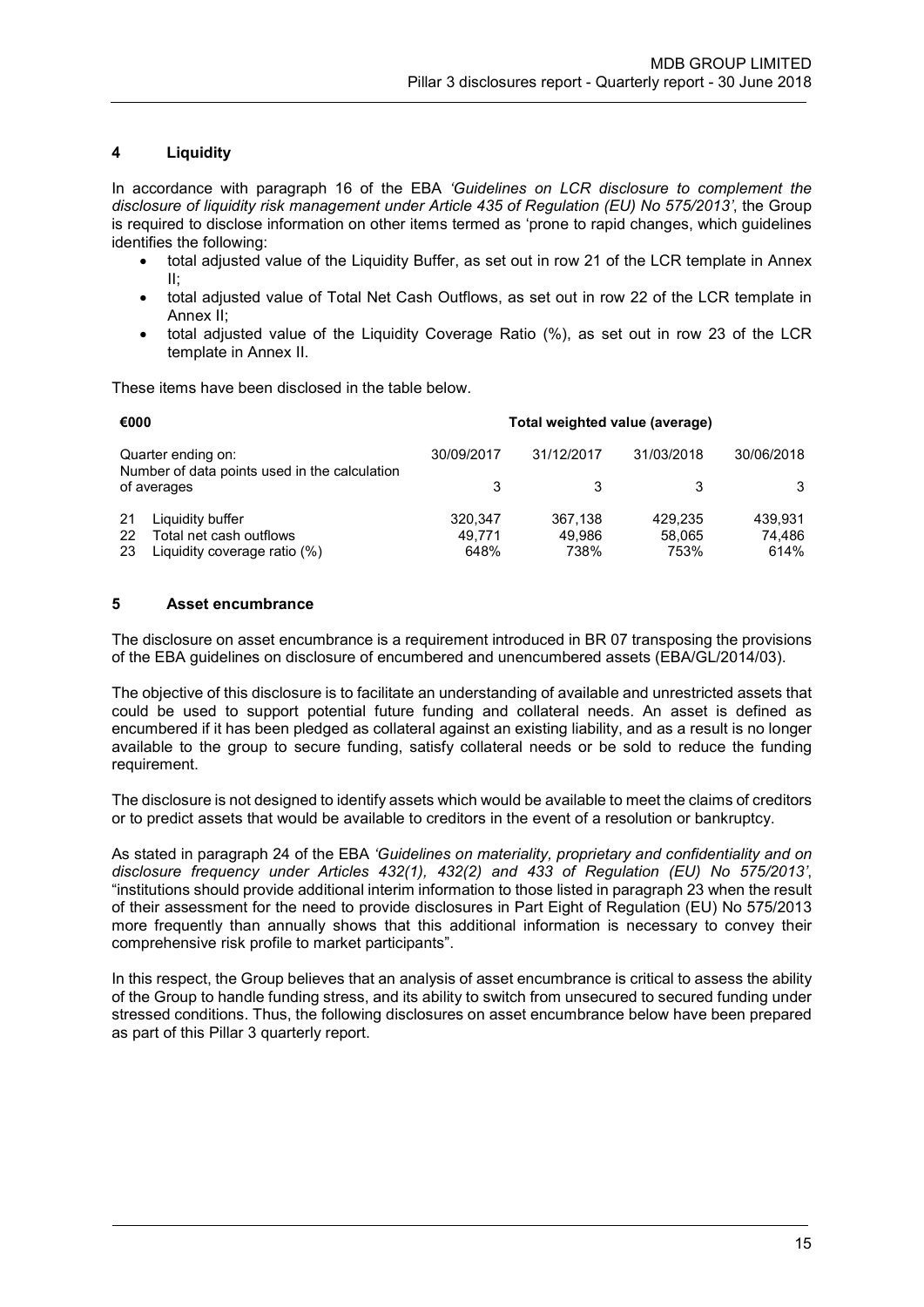### 5 Asset encumbrance - continued

### Encumbered and unencumbered assets

| At 30 June 2018                                      | Carrying amount<br>of encumbered<br>assets<br>€000 | Fair value of<br>encumbered<br>assets<br>€000 | <b>Carrying amount</b><br>of unencumbered<br>assets<br>€000 | Fair value of<br>unencumbered<br>assets<br>€000 |
|------------------------------------------------------|----------------------------------------------------|-----------------------------------------------|-------------------------------------------------------------|-------------------------------------------------|
| 010 Assets of the reporting institution <sup>1</sup> | 209,057                                            |                                               | 2,326,942                                                   |                                                 |
| 020 Loans and advances                               | 55.132                                             |                                               | 1,843,811                                                   |                                                 |
| 030 Equity instruments                               |                                                    |                                               | 62                                                          | 62                                              |
| 040 Debt securities                                  | 152.608                                            | 114.090                                       | 418.936                                                     | 418.936                                         |
| 120 Other assets                                     | 244                                                |                                               | 57,666                                                      |                                                 |

The amounts disclosed in the above table represent the median values, being the rolling quarterly medians over the previous twelve months, determined by interpolation, in accordance with the Draft Regulatory Technical Standards on disclosure of encumbered and unencumbered assets under Article 443 of the CRR issued in March 2017.

The encumbered assets consist of investments used for repo funding and pledged securities. There are no encumbered assets held between entities of the Group and no over-collateralisation. Repoed transactions are covered by a Global Repurchase Master Agreement and involve the sale of financial assets with a simultaneous agreement to repurchase at a pre-determined price at a future date. The pledged securities transactions are pledged in favour of the ECB for the purposes of existing and potential long term re-financing operations and also in favour of the depositor compensation scheme.

The unencumbered assets disclosed in the preceding table under item 'Other assets' include cash and short term funds, property, plant and equipment, tax assets and other assets.

The Group continues to recognise encumbered assets since all the risks and rewards of the assets will be substantially retained in a manner that does not result in the encumbered assets being derecognised for accounting purposes.

The Group does not encumber any of the collateral received or any of its own debt securities issued

| At 30 June 2018                                       | <b>Matching liabilities,</b><br>contingent liabilities or<br>securities lent<br>€000 | Assets, collateral received<br>and own debt securities<br>issued other than covered<br>bonds and ABSs encumbered<br>€000 |
|-------------------------------------------------------|--------------------------------------------------------------------------------------|--------------------------------------------------------------------------------------------------------------------------|
| 010 Carrying amount of selected financial liabilities | 145.052                                                                              | 159.389                                                                                                                  |

-

<sup>&</sup>lt;sup>1</sup> The terminology "reporting institution" is referring to MDB Group Limited.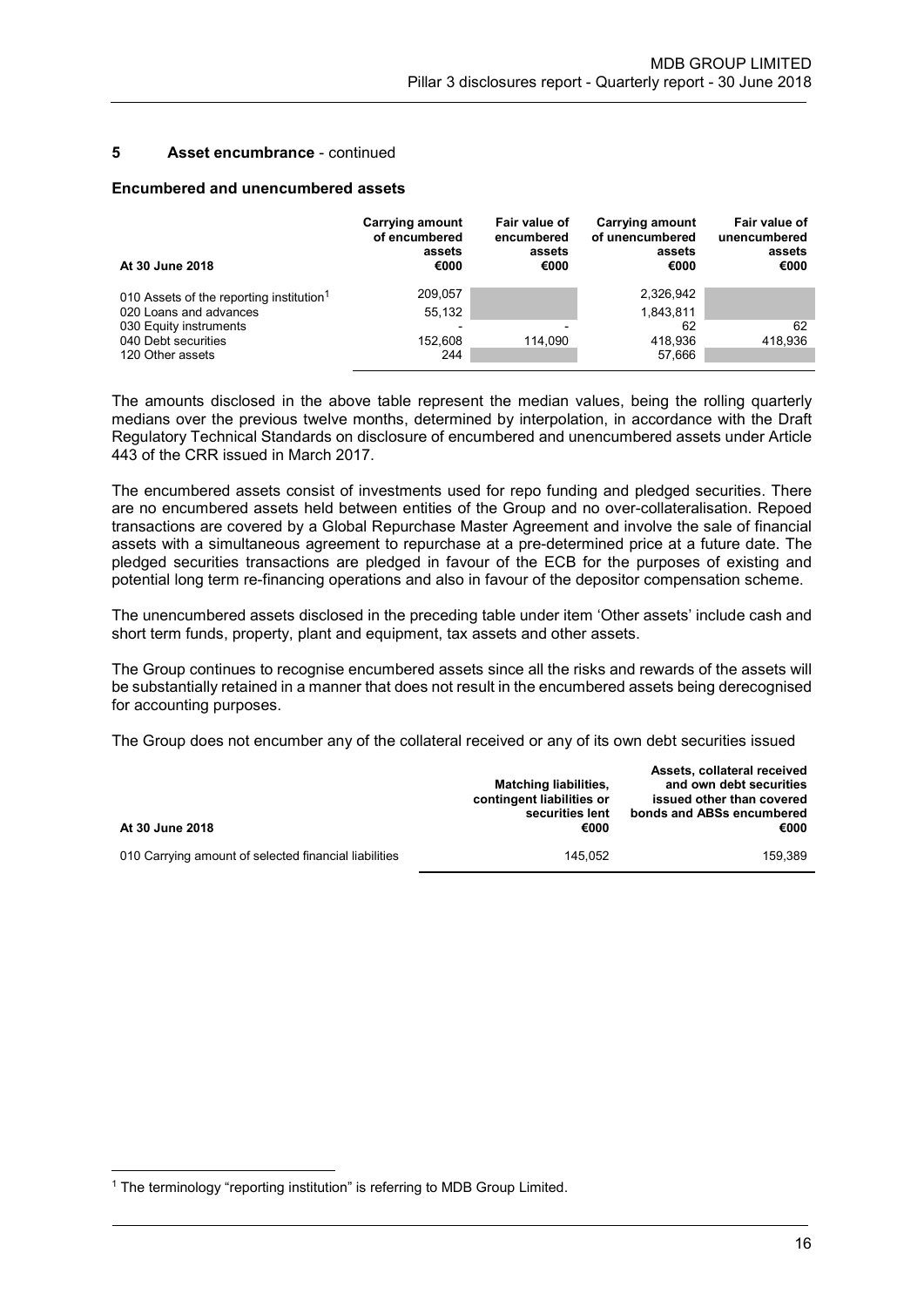# 6 Leverage

The CRR requires financial institutions to calculate a non-risk based leverage ratio, to supplement riskbased capital requirements. The leverage ratio measures the relationship between the capital resources of the organisation and its total assets. The leverage ratio is a regulatory supervisory tool for the Regulator, to constrain the build-up of excessive leverage – one of the drivers of the banking crisis – previously not captured within Basel II.

The leverage ratio is calculated by taking capital as a proportion of total exposures at the end of each quarter. Capital is defined as Tier 1 capital in line with Article 25 of the CRR, whilst total exposure relates to the total on and off-balance sheet exposures, less deductions applied to Tier 1 capital.

The initial implementation of the current leverage ratio regime is to be effected as a Pillar II measure. In 2016, the European Banking Authority published its report on the impact assessment and calibration of the leverage ratio, recommending the introduction of a leverage ratio minimum requirement in the EU to mitigate the risk of excessive leverage. The analysis suggests that the potential impact of introducing a Pillar I leverage ratio requirement of 3% on the provision of financing by credit institutions would be relatively moderate, while, overall, it should lead to more stable credit institutions. It is expected that the leverage ratio should be introduced as a binding measure as of 2018. The Group currently complies with the minimum 3% Tier 1 leverage ratio based on fully-transitioned Basel III standards.

The following is the Group's estimated leverage ratio, determined in accordance with the requirements stipulated by Implementing Regulation EU 2016/200.

| As at 30 June 2018                                      | €000                 |
|---------------------------------------------------------|----------------------|
| Tier 1 capital<br>Leverage ratio total exposure measure | 304.919<br>2,971,448 |
| Leverage ratio                                          | 10.26%               |

The total exposure measure for the purposes of the leverage ratio has been determined as follows:

| As at 30 June 2018                                                                                                                                                             | €000                   |
|--------------------------------------------------------------------------------------------------------------------------------------------------------------------------------|------------------------|
| On-balance sheet exposures (excluding derivatives and SFTs)<br>On-balance sheet items (excluding derivatives and SFTs)<br>Asset amounts deducted in determining Tier 1 capital | 2,508,157<br>(13, 128) |
| Total on-balance sheet exposures (excluding derivatives and SFTs)                                                                                                              | 2,495,029              |
| <b>Derivative exposures</b><br>Replacement cost associated with all derivatives transactions<br>Add-on amounts for PFE associated with all derivatives transactions            | 2,815<br>3,683         |
| Total derivative exposures                                                                                                                                                     | 6,498                  |
| Other off-balance sheet exposures<br>Off-balance sheet exposures at gross notional amount<br>Adjustments for conversion to credit equivalent amounts                           | 627,882<br>(157, 961)  |
| Other off-balance sheet exposures                                                                                                                                              | 469,921                |
| Leverage ratio total exposure measure                                                                                                                                          | 2,971,448              |

The disclosed leverage ratio was calculated using the transitional definition (i.e. including IFRS 9 adjustments to Tier 1 capital and risk-weighted assets) and represents the end-of-quarter leverage ratio.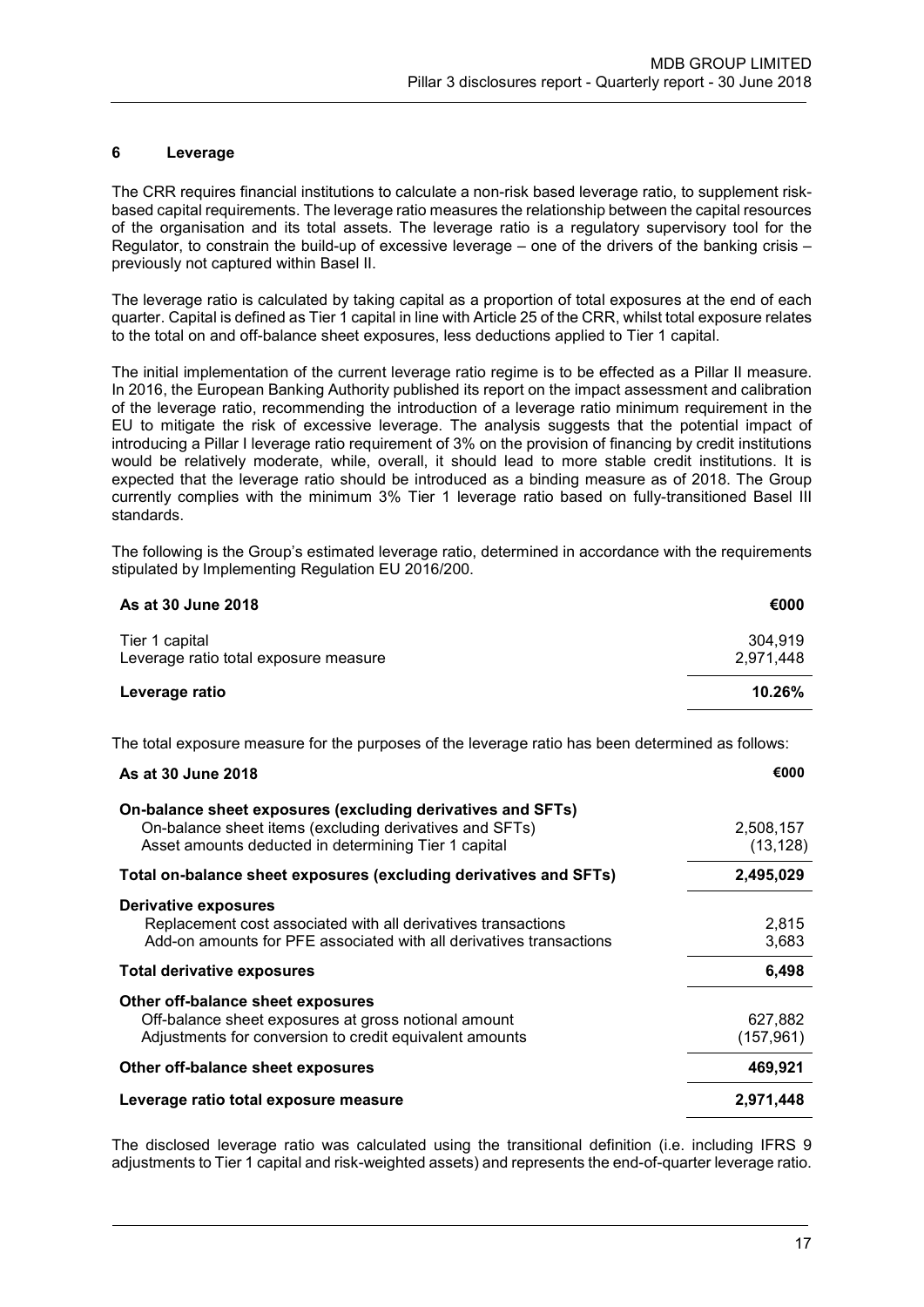# 6 Leverage - continued

The following table provides a reconciliation of accounting assets and leverage ratio exposures.

| As at 30 June 2018                                                                                                                                                | €000               |
|-------------------------------------------------------------------------------------------------------------------------------------------------------------------|--------------------|
| Total assets as per internal financial information                                                                                                                | 2,509,105          |
| Adjustments for derivative instruments<br>Adjustment for off-balance sheet items (i.e. conversion to credit equivalent<br>amounts of off-balance sheet exposures) | 3,683<br>469,921   |
| Other adjustments                                                                                                                                                 |                    |
| Deduction on deferred tax assets<br>Deduction for intangible assets                                                                                               | (9,618)<br>(3,510) |
| Other adjustments                                                                                                                                                 | 1.867              |
| Leverage ratio total exposure measure                                                                                                                             | 2,971,448          |

The following table provides a split-up of the on-balance sheet exposures as at 30 June 2018 in relation to the calculation of the leverage ratio.

## EU-1 Total on-balance sheet exposures (excluding derivatives, SFTs and exempted exposures)

| As at 30 June 2018 |                                              | €000      |  |
|--------------------|----------------------------------------------|-----------|--|
| <b>EU-2</b>        | <b>Trading book exposures</b>                |           |  |
| $EU-3$             | Banking book exposures, of which:            | 2,495,029 |  |
| $EU-4$             | Covered bonds                                | 240,817   |  |
| $EU-5$             | Exposures treated as sovereign               | 428,988   |  |
| <b>EU-7</b>        | Institutions                                 | 100,554   |  |
| EU-8               | Secured by mortgages of immovable properties | 45,603    |  |
| $EU-9$             | Retail exposures                             | 3,335     |  |
| EU-10              | Corporate                                    | 1,588,286 |  |
| EU-11              | Exposures in default                         | 53,601    |  |
| EU-12              | Other exposures                              | 33.845    |  |

The leverage multiple has decreased by circa 3 bps from March 2018. This slight decrease is mainly attributable to the increase in the Group's balance sheet growth, as Tier 1 capital remained relatively stable.

The Group's leverage is managed as part of its risk appetite framework and monitored using a leverage ratio metric within the risk appetite statement set by the Group. The risk appetite statement stipulates the level and types of risk that the Group is willing to accept in its business activities. The leverage ratio is reported to the Group's Board and ExCo on a monthly basis.